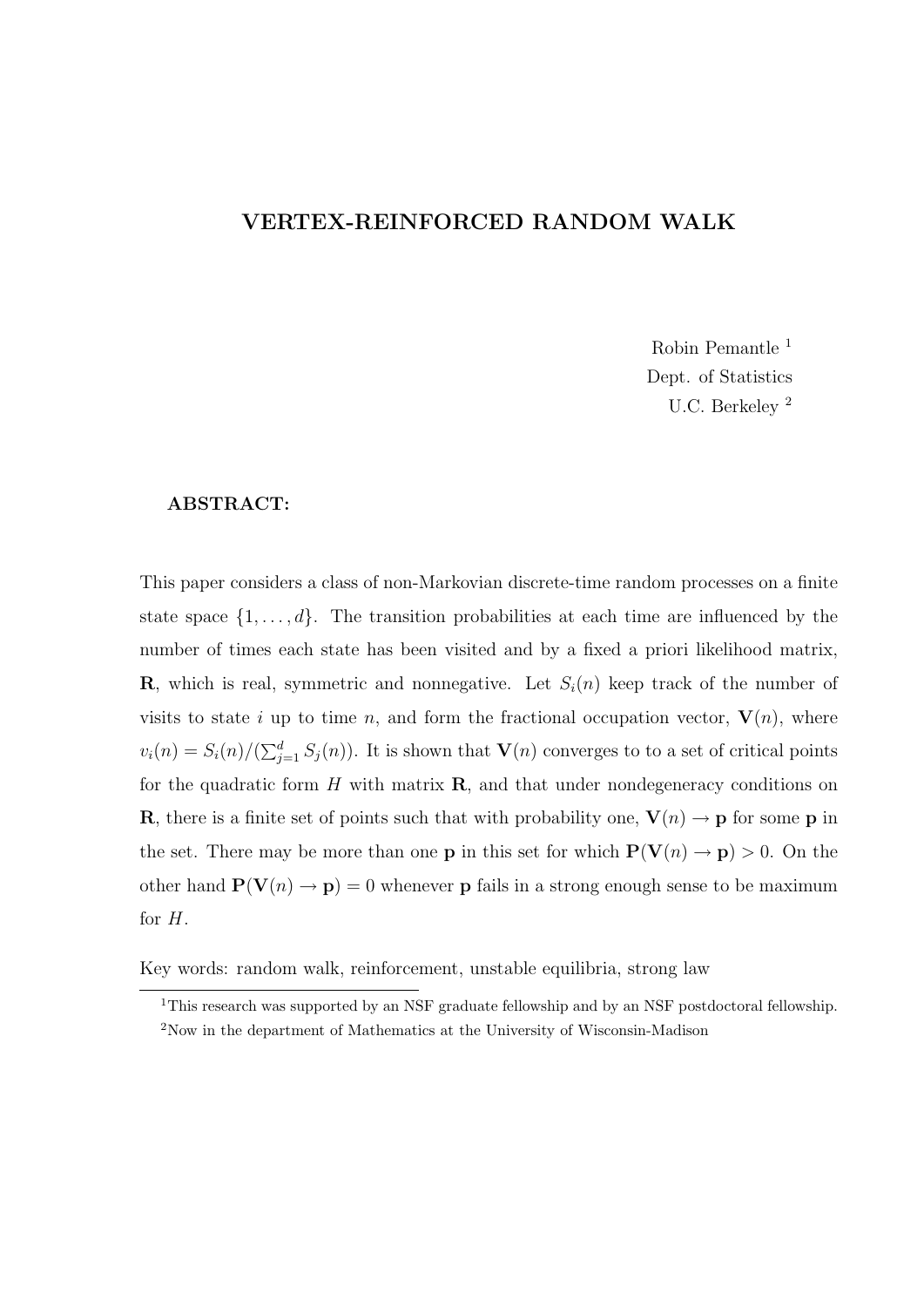### 1 Introduction

This paper considers a stochastic process in discrete time on a finite state space  $\{1, \ldots, d\}$ , in which the probability of a transition to site j increases each time j is visited. To define the process, let **R** be a real symmetric  $d \times d$  matrix with  $\mathbf{R}_{ij} \geq 0$  for each i, j, and  $\sum_i \mathbf{R}_{ij} > 0$  for each j. For  $n \geq d$ , inductively define random variables  $Y_n$  and  $\mathbf{S}(n) = (S_1(n), \ldots, S_d(n))$  as follows. Let  $S_i(d) = 1$  for  $i = 1, \ldots, d$  and let  $Y_d = 1$ . Let  $\mathcal{F}_n$  be the  $\sigma$ -field generated by  $Y_j : d \leq j \leq n$  and let  $Y_{n+1}$  satisfy

$$
\mathbf{P}(Y_{n+1}=j\,|\,\mathcal{F}_n)=\mathbf{R}_{Y_n,j}S_j(n)/\sum_i\mathbf{R}_{Y_n,i}S_i(n).
$$

Let  $S_i(n+1) = S_i(n) + \delta_{Y_{n+1},i}$ . In other words,  $S(n)$  counts one plus the number of times Y has occupied each state. The sequence of ordered pairs  $(Y_n, S(n))$  is a Markov chain, whereas the sequence  $Y_n$  is not.

Define  $\mathbf{V}(n) = \mathbf{S}(n)/n$ , so that each  $\mathbf{V}(n)$  is an element of the  $d-1$ -simplex  $\Delta \subseteq \mathbb{R}^d$ . (In general, boldface is used for vectors and lightface is used for their components.) This paper studies the question of when  $V(n)$  converges and to which possible limits. Since  $V(n)$  may be viewed as an empirical occupation measure for the Y process, this is essentially asking whether Y obeys a strong law of large numbers. A few remarks about the model are in order.

The process is meant to model learning behavior. Think of  $\mathbf{R}_{ij}$  as a set of initial transition probabilities; each time  $Y$  visits site  $j$ , this choice is positively reinforced, resulting in transition probabilities proportional to  $\mathbf{R}_{ij}S_j$ . The choice of starting state,  $Y_d = 1$ , is arbitrary; also, setting each  $S_i(d)$  equal to one is a matter of convenience and in fact the theorems in this paper are true for any choice of  $S_i(d) > 0$  and any  $Y_d \in \{1, \ldots, d\}$ . The requirement that **R** be symmetric may not always be reasonable in applications, but is essential for our arguments.

Similar models have been studied in [3] under the name of random processes with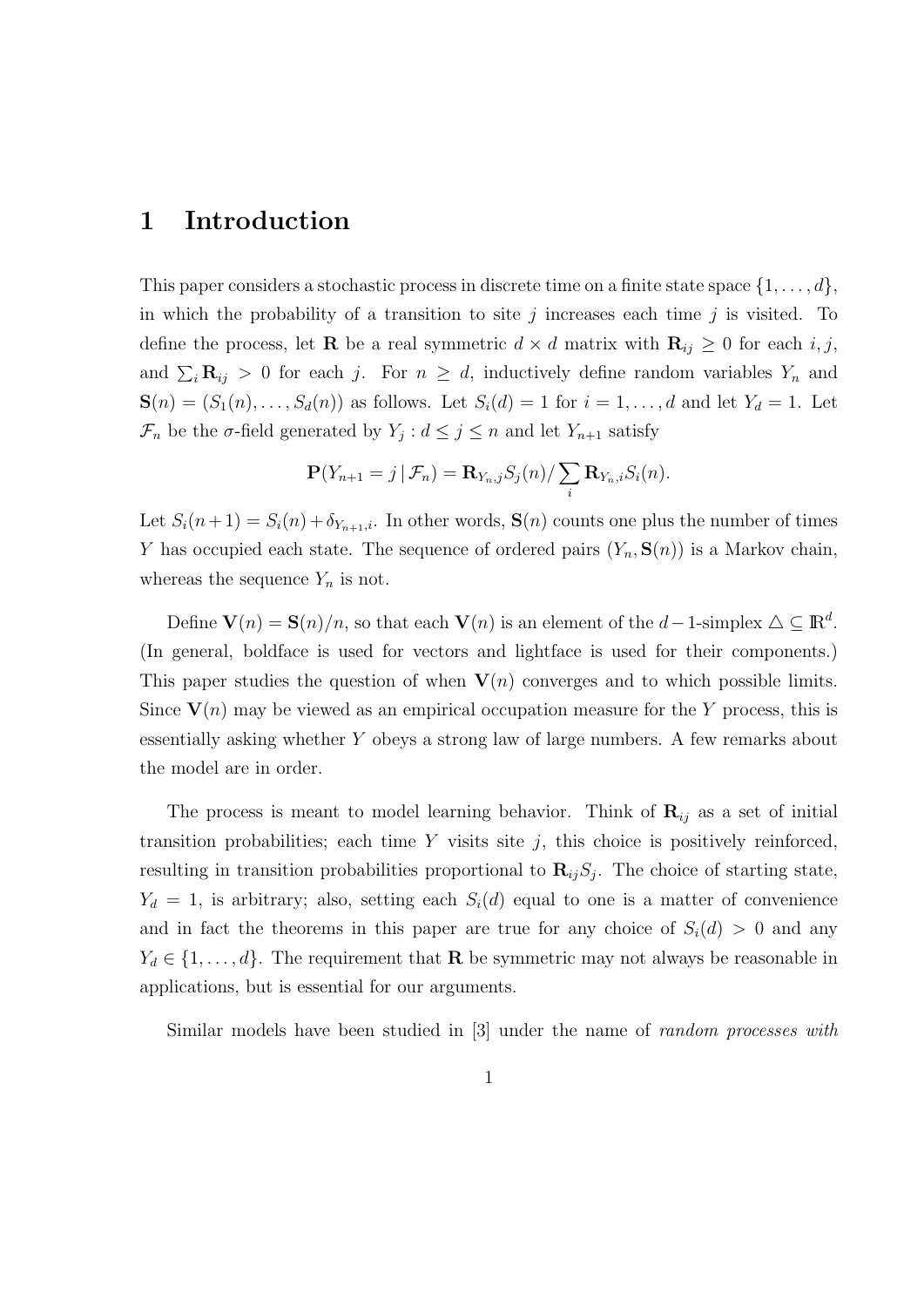*complete connections.* When the entries of  $\bf{R}$  are all one, the model reduces to a Pólya urn model; the behavior in this case is atypical, since most of our results apply to the "generic" case where  $\bf{R}$  is invertible. Another similar process called *edge-reinforced random walk* is studied in  $[1, 5, 6, 2]$ ; in that case, transitions from i to j are positively reinforced each time a transition is made from i to j or j to i. Thinking of the process as traversing a graph with vertices  $1, \ldots, d$ , this kind of reinforcement keeps track of moves along each edge of the graph, while the process studied in the present paper keeps track of visits to each vertex. Strong laws for edge-reinforced random walk can be found in [1, 5, 2].

The remainder of this introductory section motivates and states the main results. Subsequent sections give proofs of of the four results. Examples and open questions are discussed in the final section.

**Definition 1** For  $\mathbf{v} \in \Delta$ , let  $N_i(\mathbf{v}) = \sum_j \mathbf{R}_{ij} v_i$ . Abbreviate this by  $N_i$  when a particular vector v may be understood.

**Definition 2** For  $\mathbf{v} \in \Delta$ , let  $H(\mathbf{v}) = \sum_i v_i N_i(\mathbf{v}) = \sum_{ij} \mathbf{R}_{ij} v_i v_j$ .

**Definition 3** For  $\mathbf{v} \in \Delta$  such that  $H(\mathbf{v}) > 0$ , define a vector  $\pi(\mathbf{v}) \in \Delta$  by  $\pi_i(\mathbf{v}) =$  $v_iN_i(\mathbf{v})/H(\mathbf{v}).$ 

**Definition 4** For  $\mathbf{v} \in \Delta$  such that  $H(\mathbf{v}) > 0$ , define a Markov transition matrix  $M(\mathbf{v})$ by  $M_{ij}(\mathbf{v}) = \mathbf{R}_{ij}v_j/N_i$ .

Note that  $H(\mathbf{V}(n))$  is below by  $\min\{\mathbf{R}_{ij} : \mathbf{R}_{ij} > 0\}$ . Thus H never vanishes on the closure of the set of possible values of  $V(n)$ , and the clauses about H not vanishing in the above definitions are merely pro forma. For a fixed  $\mathbf{v}$ ,  $(\pi M)_i = \sum_j \pi_i M_{ij} =$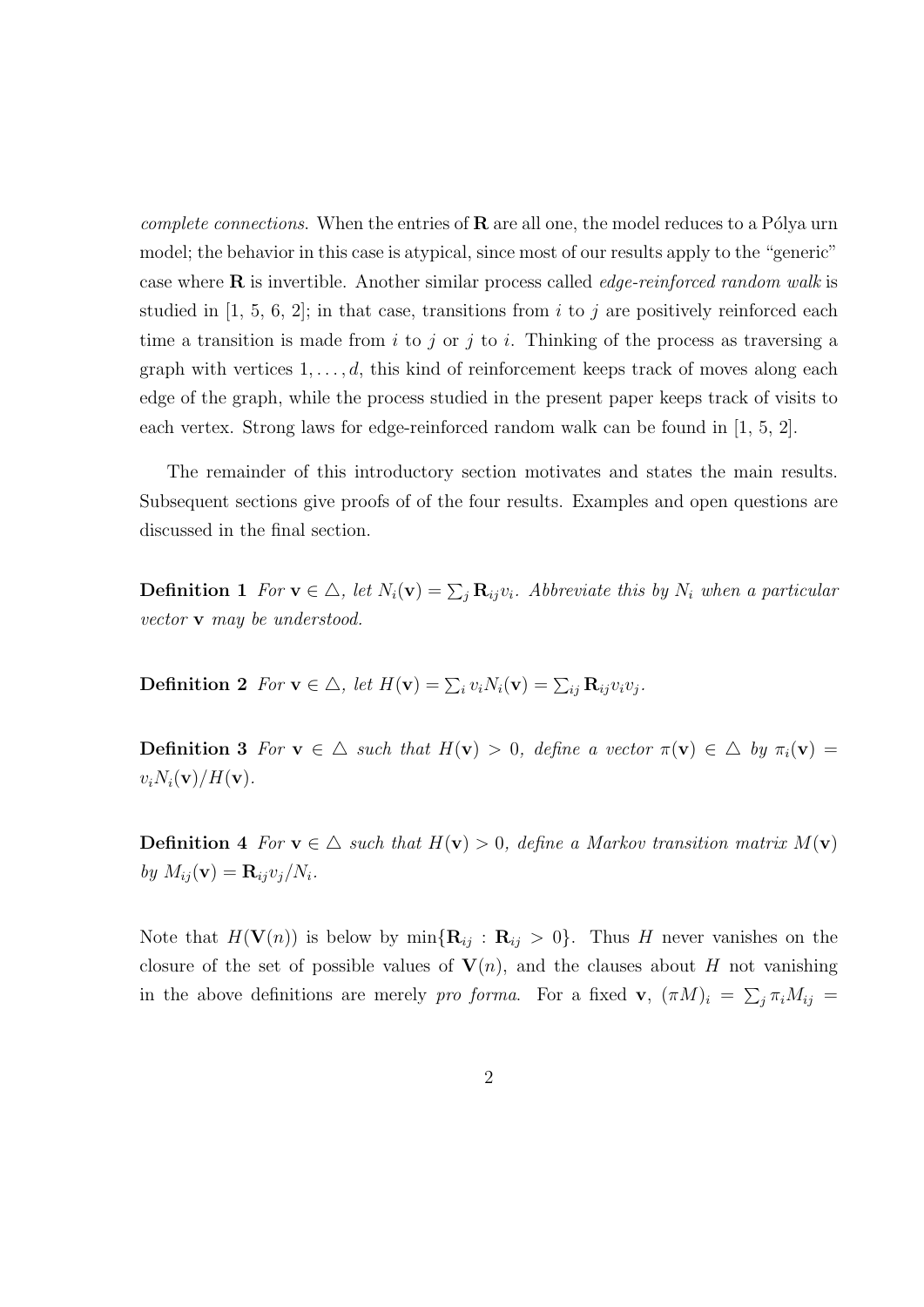$\sum_j (v_i N_i/H)(\mathbf{R}_{ij}v_j/N_i) = \sum_j v_i v_j \mathbf{R}_{ij}/H = v_i N_i/H = \pi_i$ , so  $\pi(\mathbf{v})$  is an invariant probability for the transition matrix  $M(\mathbf{v})$ . The behavior of  $\mathbf{V}(n)$  can heuristically be explained as follows.

For  $n \gg L \gg 1$ , compare  $\mathbf{V}(n + L)$  to  $\mathbf{V}(n)$ . Since  $n \gg L$ , the Y process between these times behaves as if  $V$  is not changing, and hence approximates a Markov chain with transition matrix  $M(\mathbf{V}(n))$ . Since  $L \gg 1$ , the occupation measure between these times will be close to the invariant measure  $\pi(\mathbf{V}(n))$ . This means that  $\mathbf{V}(n+L) \approx$  $\mathbf{V}(n) + (L/n)(\pi(\mathbf{V}(n)) - \mathbf{V}(n))$ . Passing to a continuous time limit gives

$$
\frac{d}{dt}\mathbf{V}(t) = \frac{1}{t}(\pi(\mathbf{V}(t)) - \mathbf{V}(t)).
$$
\n(1)

Up to an exponential time change,  $V$  should then behave like an integral curve for the vector field  $\pi-I$ . One would expect convergence to a critical point or set and, because of the random perturbations, one would not expect convergence to any unstable equilibrium. It is not in general possible to find a potential for this vector field, but the function  $H$  is a Lyapunov function for it. Then one expects convergence of  $V(n)$  to a maximum for H.

**Definition 5** Let  $\mathcal{C} \subseteq \Delta$  be the set of points **v** for which  $\pi(\mathbf{v}) = \mathbf{v}$ . The term critical point will be used to denote points of C. Let  $C_0 \subseteq \triangle$  bet the set of points **v** for which  $M(\mathbf{v})$  is reducible.

Section 2 will discus the nature of  $\mathcal C$  and  $\mathcal C_0$ , and give conditions under which Theorem 1.1 (proved in Section 3) implies almost sure convergence of  $V(n)$ .

**Theorem 1.1** With probability one,  $dist(\mathbf{V}(n), \mathcal{C} \cup \mathcal{C}_0) \rightarrow 0$ , where  $dist(x, A)$  denotes inf{ $|x - y|$  : *y* ∈ *A*}.

**Definition 6** For  $\mathbf{v} \in \Delta$ , define  $face(\mathbf{v}) = {\mathbf{w} \in \Delta : \forall i, v_i = 0 \text{ implies } w_i = 0}$  to be the closed face of  $\triangle$  to which **v** is interior.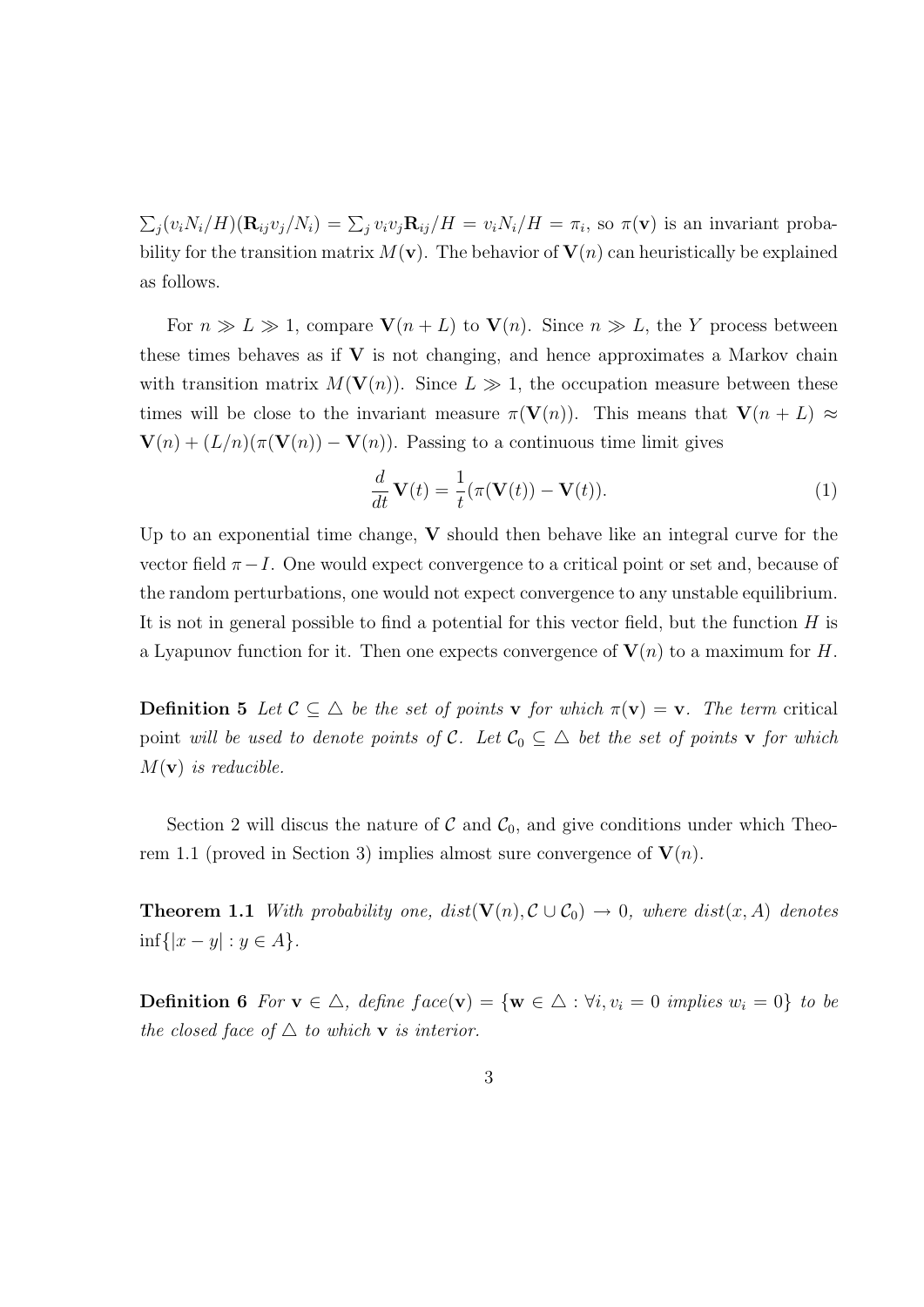**Definition 7** For any  $p \in C$  that is in a proper face of  $\triangle$  a linear non-maximum iff

$$
\mathbf{D}_{\mathbf{p}}H(e_k - e_j) > 0 \text{ for some } e_k \notin face(\mathbf{p}), e_j \in face(\mathbf{p}).
$$
\n(2)

(Here  $e_1, \ldots, e_d$  are the standard basis vectors in  $\mathbb{R}^d$ .)

The following theorems, proved in Section 5 and 4 respectively, give conditions under which convergence to a critical point is impossible.

**Theorem 1.2** Suppose that  $\bf{R}$  is nonsingular and let  $\bf{p}$  be the unique critical point in the interior of  $\Delta$ . Then  $\mathbf{P}(\mathbf{V}(n) \to \mathbf{p}) = 0$  whenever  $\mathbf{p}$  fails to be a maximum for H. This happens if and only if  $\bf{R}$  has more than one positive eigenvalue, which happens if and only if the linear operator  $\mathbf{D}_{p}(\pi - I)$  on  $-p + \triangle$  has a positive eigenvalue.

**Theorem 1.3** Suppose **p** is a linear non-maximum in a proper face of  $\Delta$ . Then  $\mathbf{P}(\mathbf{V}(n) \rightarrow$  $\mathbf{p}$ ) = 0.

A sort of converse to these nonconvergence theorems gives a criterion for convergence with positive probability of  $V(n)$  to stable critical points. This is proved in Section 3

**Theorem 1.4** Let A be a component of C disjoint from  $C_0$  and suppose that A is a local maximum for H in the sense that there is some neigborhood N of A for which  $\mathbf{v} \in \mathcal{N}$ and  $p \in A$  imply  $H(\mathbf{v}) < H(p)$ . Then  $P(dist(\mathbf{V}(n), A) \to 0) > 0$ .

# 2 Preliminaries

The following proposition verifies that  $H$  is a Lyapunov function for the vector field  $\pi-I$  and gives alternate characterizations of the set of critical points. The notation used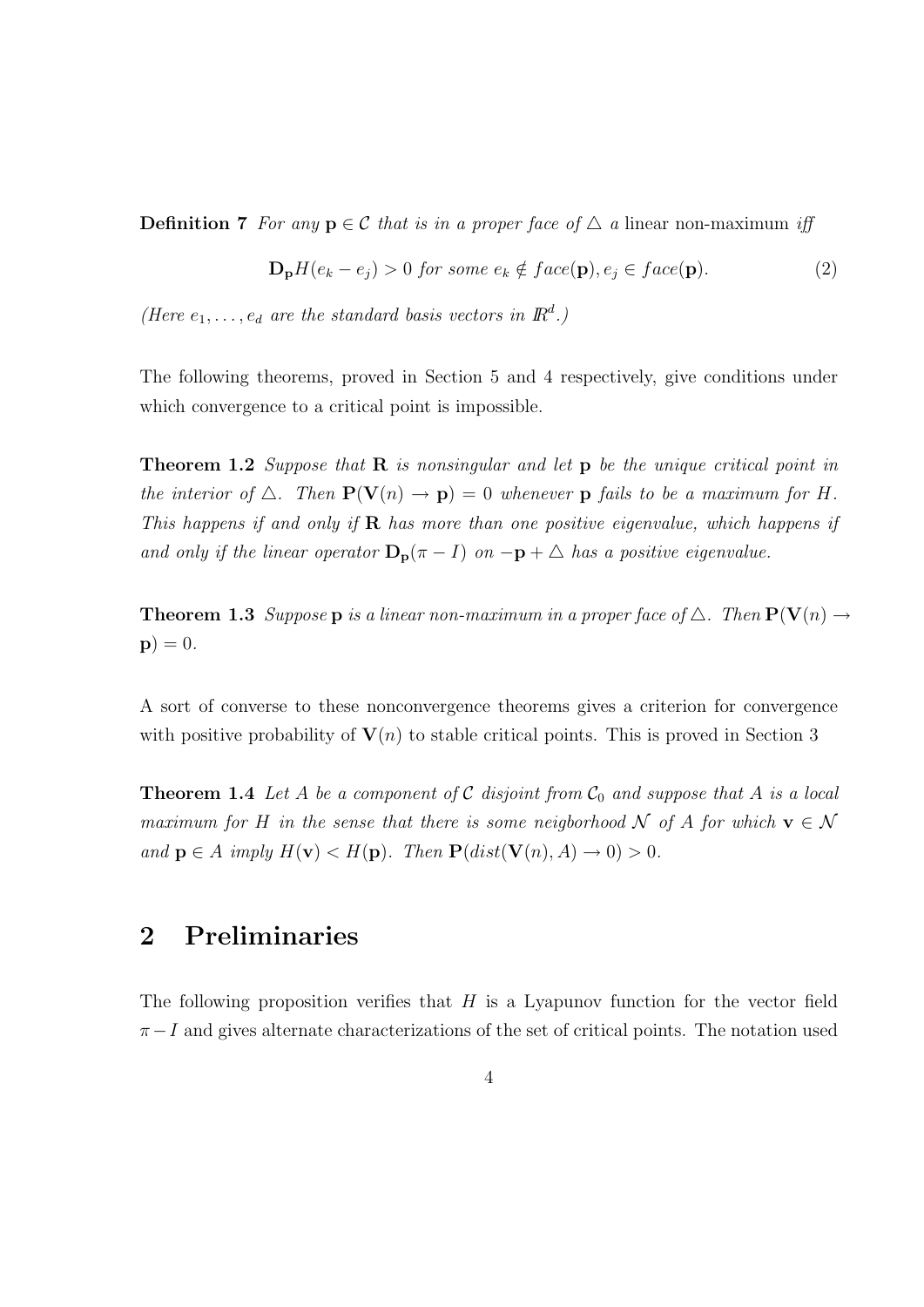throughout for vector calculus is  $\mathbf{D}_{\mathbf{v}}F(\mathbf{w})$  to denote the derivative of F in the direction w at the point v, thus  $\mathbf{D}_{\mathbf{v}}F$  denotes the linear operator approximating  $F(\mathbf{v} + \cdot) - F(\mathbf{v})$ .

**Lemma 2.1** For any  $\mathbf{v} \in \Delta$ ,  $\mathbf{D}_{\mathbf{v}}H(\pi(\mathbf{v}) - \mathbf{v}) \geq 0$ . Furthermore, the following are equivalent:

> (i)  $\mathbf{D}_{\mathbf{v}}H(\pi(\mathbf{v}) - \mathbf{v}) = 0$ (*ii*)  $\mathbf{D}_{\mathbf{v}} H|_{face(\mathbf{v})} = \vec{0}$ (iii) for those i such that  $v_i > 0$ ,  $N_i$  are equal (iv) for all i,  $v_i = \sum_j \mathbf{R}_{ij} v_i v_j / N_j$  $(v)$   $\pi(\mathbf{v}) = \mathbf{v}$ (3)

where  $0/0 = 0$  in (iv) by convention.

Proof: For fixed i and j and constant c, consider the operation of increasing  $v_j$  by the quantity  $cv_iv_j(N_j - N_i)$  and decreasing  $v_i$  by the same amount. When  $c = 1/H(v)$  and this operation is done simultaneously for every (unordered) pair  $i, j$ , then the resulting vector is  $\pi(\mathbf{v})$ : the next value of the *i*<sup>th</sup> coordinate is given by

$$
v_i + (1/H(\mathbf{v}))(\sum_j v_i v_j N_i - \sum_j v_i v_j N_j)
$$
  
= 
$$
v_i + (1/H(\mathbf{v}))(\nu_i N_i - v_i H(\mathbf{v})) = \pi_i(\mathbf{v}).
$$

So an infinitesimal move towards  $\pi(\mathbf{v})$  corresponds to doing these additions and subtractions simultaneously with an infinitesimal  $c$ . To show that this increases  $H$ , it suffices to show that for each unordered pair i, j, the value of H is increased, since H is smooth and therefore well approximated by its linearization near any point. So let  $i, j$  be arbitrary. Writing  $\mathbf{v}^{(1)}$  for the new vector gives

$$
H(\mathbf{v}^{(1)}) = \sum_{r,s} \mathbf{R}_{rs} v_r^{(1)} v_s^{(1)}
$$
  
= 
$$
\sum_{r,s} \mathbf{R}_{rs} v_r v_s + 2 \sum_s \mathbf{R}_{is} c v_i v_j (N_i - N_j) v_s
$$
  
+ 
$$
2 \sum_r \mathbf{R}_{rj} c v_i v_j (N_j - N_i)
$$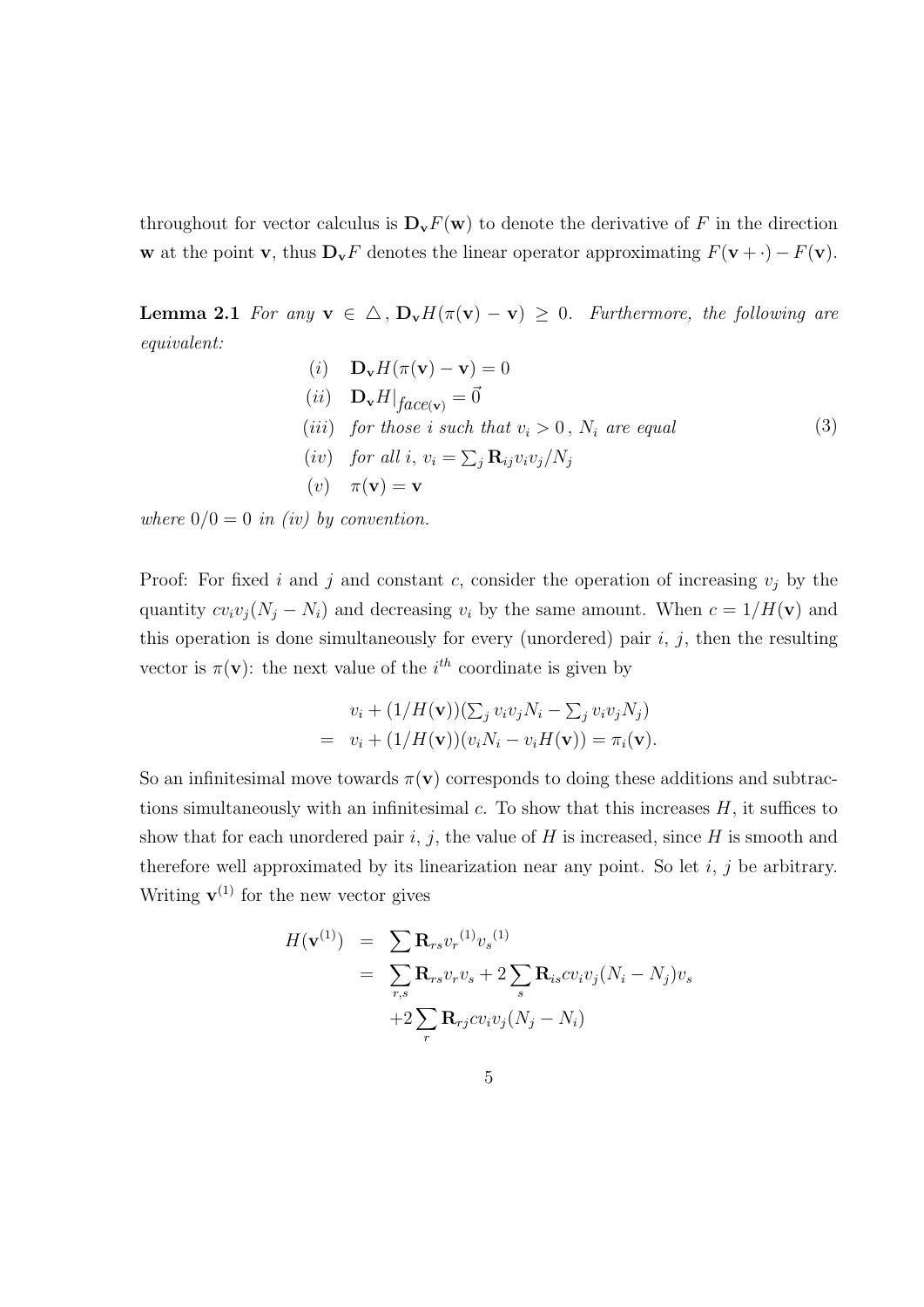$$
= H(\mathbf{v}) + 2cv_iv_j(N_i - N_j)^2
$$
  

$$
\geq H(\mathbf{v})
$$

so  $H$  is nondecreasing. This proves the first part.

For the equivalences, first note that if there are any i and j for which  $N_i \neq N_j$  and neither  $v_i$  nor  $v_j$  is zero, then H strictly increases. Thus  $(i) \Leftrightarrow (iii)$ . Since

$$
\mathbf{D}_{\mathbf{v}}H \text{ is just inner product with the vector } (2N_1, \cdots, 2N_n), \tag{4}
$$

and restricting to face(v) just throws out the coordinates i such that  $v_i = 0$ , it is easy to see that  $(ii) \Leftrightarrow (iii)$ . Assuming  $(iii)$ , suppose the common value of the  $N_i$  is c. Then multiplying (iv) by c gives  $\sum_j v_i v_j = c \cdot v_i$ , so (iii)  $\Rightarrow$  (iv). Now assume (iv). Letting  $M_{\mathbf{v}}$  denote the matrix as well as the Markov chain, *(iv)* just says that **v** is stationary for  $M_{\mathbf{v}}$ . Then  $\pi(\mathbf{v}) - \mathbf{v} = \vec{0}$  so  $(v)$  holds. And finally,  $(v) \Rightarrow (i)$  trivially.

**Proposition 2.2** The set  $C$  has finitely many connected components, each of which is closed and on each of which H is constant. Furthermore, if all the principal minors of **R** are invertible, then C consists of at most  $2^d - 1$  points.

Proof: By (3) (ii), C is the union over all  $2^d-1$  faces F of the sets  $\mathcal{C}_F = \{v : D_v H|_F(v) =$ 0. By (4) and the comment following,  $\mathbf{D}_{\mathbf{v}}H|_F$  is linear, so  $\mathcal{C}_F$  is a closed, convex, connected set. It is easy to see that H is constant on  $\mathcal{C}_F$  by integrating  $\mathbf{D}_v H|_F$ . The first part of the proposition follows since each connected component of  $\mathcal C$  is the union of some of the  $\mathcal{C}_F$ . For the second part, fix a face F and let  $\mathbf{R}_F$  be the matrix gotten from **R** by deleting rows and columns indexed by those i for which  $v_i = 0$  for all  $\mathbf{v} \in F$ . If this is invertible, then equation (3) (iii) implies that the only possible element of  $\mathcal C$  in the interior of F is whichever multiple of  $(1, \ldots, 1)$ **R**<sup> $-1$ </sup> lies on the unit simplex.  $\Box$ 

If all the off-diagonal entries of **R** are positive, it is immediate that  $M(\mathbf{v})$  is irreducible for all  $\mathbf{v} \in \Delta$ . Conversely, if  $\mathbf{R}_{ij} = 0$  for some  $i \neq j$ , then  $M(\mathbf{v})$  is reducible when  $\mathbf{v}$  is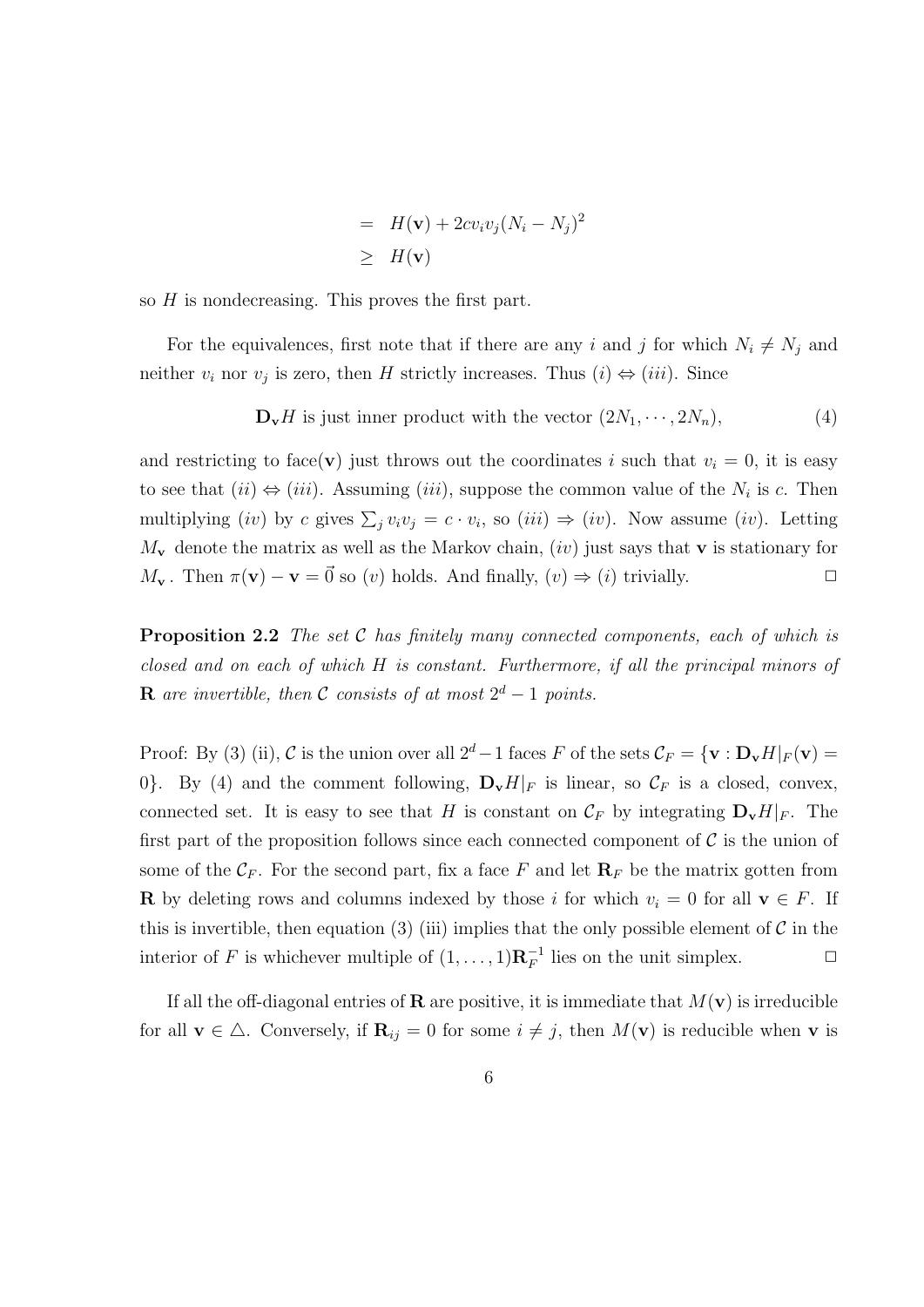any nontrivial combination of  $e_i$  and  $e_j$ . Thus it a necessary and sufficient condition for  $\mathcal{C}_0$  to be empty is that  $\mathbf{R}_{ij} > 0$  off of the diagonal. In any event,  $\mathcal{C}_0$  is a union of proper faces of  $\triangle$ . The following corollary to Theorem 1.1 is now immediate.

**Corollary 2.3** If all the off-diagonal entries of  $\bf{R}$  are positive and all the principal minors of **R** are invertible, then  $V(n)$  converges almost surely.

 $\Box$ 

#### 3 Proofs of convergence results

The proof of Theorem 1.1 begins with a lemma giving a lower bound on the expected growth of  $H(\mathbf{V}(n))$  when  $\mathbf{V}(n)$  is not near  $\mathcal{C} \cup \mathcal{C}_0$ .

**Lemma 3.1** Let N be a closed subset of the simplex, with  $N \cap (\mathcal{C} \cup \mathcal{C}_0) = \emptyset$ . Then there exist an N, L and  $c > 0$  such that for any  $n > N$ ,  $\mathbf{E}(H(\mathbf{V}(n+L)) | \mathbf{V}(n)) >$  $H(\mathbf{V}(n)) + c/n$  whenever  $\mathbf{V}(n) \in \mathcal{N}$ .

Proof: For any n, let  $M_n(n)$ ,  $M_n(n + 1)$ ,... denote a Markov chain beginning at  $Y_n$  at time  $n$ , whose transition matrix thereafter does not change with time and is given by  $M(\mathbf{V}(n))$ . Let  $\mathbf{S}'(n) = \mathbf{S}(n)$  and for  $i > n$ , let  $\mathbf{S}'(i) = \mathbf{S}'(i-1) + e_{M_n(i)}$ , where  $e_j$  is the  $j^{th}$  standard basis vector. Let  $\mathbf{V}'(i) = \mathbf{S}'(i)/i$ .

First I claim that the lemma is true with the Markov process  $V'$  substituted for  $V$ . By Lemma 2.1,  $\mathbf{D}_{\mathbf{v}}H(\pi(\mathbf{v}) - \mathbf{v})$  is nonzero on N, so by compactness it is bounded below by some  $c_0$  on N. Choose any  $c_1 < c_0$ . The occupation measure of a process between times N and  $N + L$  can change by at most  $L/(N + L)$  in total variation.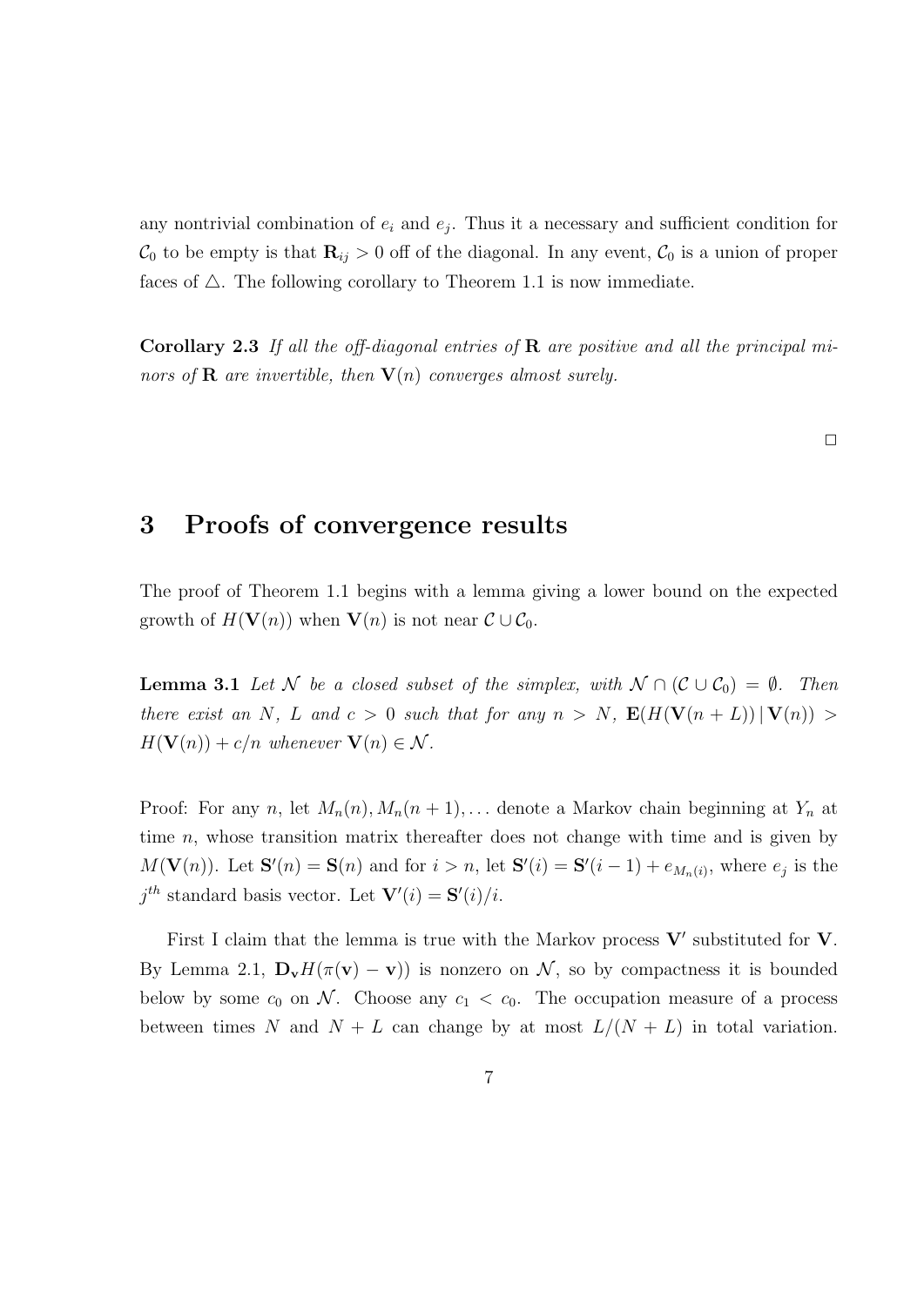Since H is smooth, it is possible to choose  $N/L$  large enough so that whenever  $n \geq N$ ,  $H[\mathbf{V}'(n) + (L/(N+L))(\pi(\mathbf{V}(n)) - \mathbf{V}(n))] > c_1L/(n+L)$ . By the Markov property,  $(\mathbf{S}'(n+L) - \mathbf{S}(n))/L$  approaches a point-mass at  $\pi(\mathbf{v})$  in distribution as L increases. In fact, the rate of convergence of  $M^k(\mathbf{V}(n))$  w to  $\pi(\mathbf{V}(n))$  is exponential and controlled by the second-largest eigenvalue of  $M(V(n))$  according to the Perron-Frobenius theorem. If  $M(\mathbf{V}(n))$  is aperiodic, then since  $M(\mathbf{v})$  varies continuously with v, eigenvalues are continuous, and the non-degeneracy hypothesis says that  $N$  contains no points where the second-largest eigenvalue is 1, the second-largest eigenvalue is bounded away from 1. It follows that a large enough L may be chosen uniformly in **v** so that  $\mathbf{E}(H(\mathbf{V}'(n +$  $L$ )) –  $H(\mathbf{V}'(n)) | \mathcal{F}_n$ ) >  $c/n$  for any  $c_2 < c_1$ , and the claim is established. If  $M(\mathbf{V}(n))$ is periodic, then it has period 2 and a simple eigenvalue at −1; the claim follows in this case from grouping together pairs of times  $2n$  and  $2n + 1$ .

Now couple the Markov chain  $\mathbf{V}'(n+i)$  to  $\mathbf{V}(n+i)$  in such a way so the two move identically for as long as possible. Formally, define  $\{M_n(i)\}\$  and  $\{Y_i\}$  on a common measure space so that if  $Y_j = M_n(j)$  for all  $n < j < n + k$  then

$$
\mathbf{P}(Y_{n+k} \neq M_n(n+k)) | Y_{n+k-1} = i) = \sum_j \frac{1}{2} |M_{ij}(\mathbf{V}(n+k)) - M_{ij}(\mathbf{V}(n))|.
$$

Picking  $c < c_2$  and  $N/L$  large enough so that

$$
(L^2/N)(L/N)||DH||_{op} < (c_2 - c)/N,
$$
\n(5)

the coordinates of V cannot change by more than  $L/N$  in L steps, so the probability of an uncoupling at any of the L steps is bounded by  $L^2/N$ . Then  $\mathbf{E}|H(\mathbf{V}(n+L))$  –  $H(\mathbf{V}'(n+L))| < (c_2 - c)/N$  by (5), and combining this with the earlier claim proves the lemma.  $\Box$ 

Before proving Theorem 1.1, here is a sketch of the argument. On any set  $\mathcal N$  away from  $\mathcal{C}\cup\mathcal{C}_0$ , Lemma 3.1 says the expected value of  $H(\mathbf{v}(n))$  grows, provided you sample at time intervals of size L. The cumulative differences between  $H(\mathbf{v}(n+L))$  and  $\mathbf{E}(H(\mathbf{v}(n+L)))$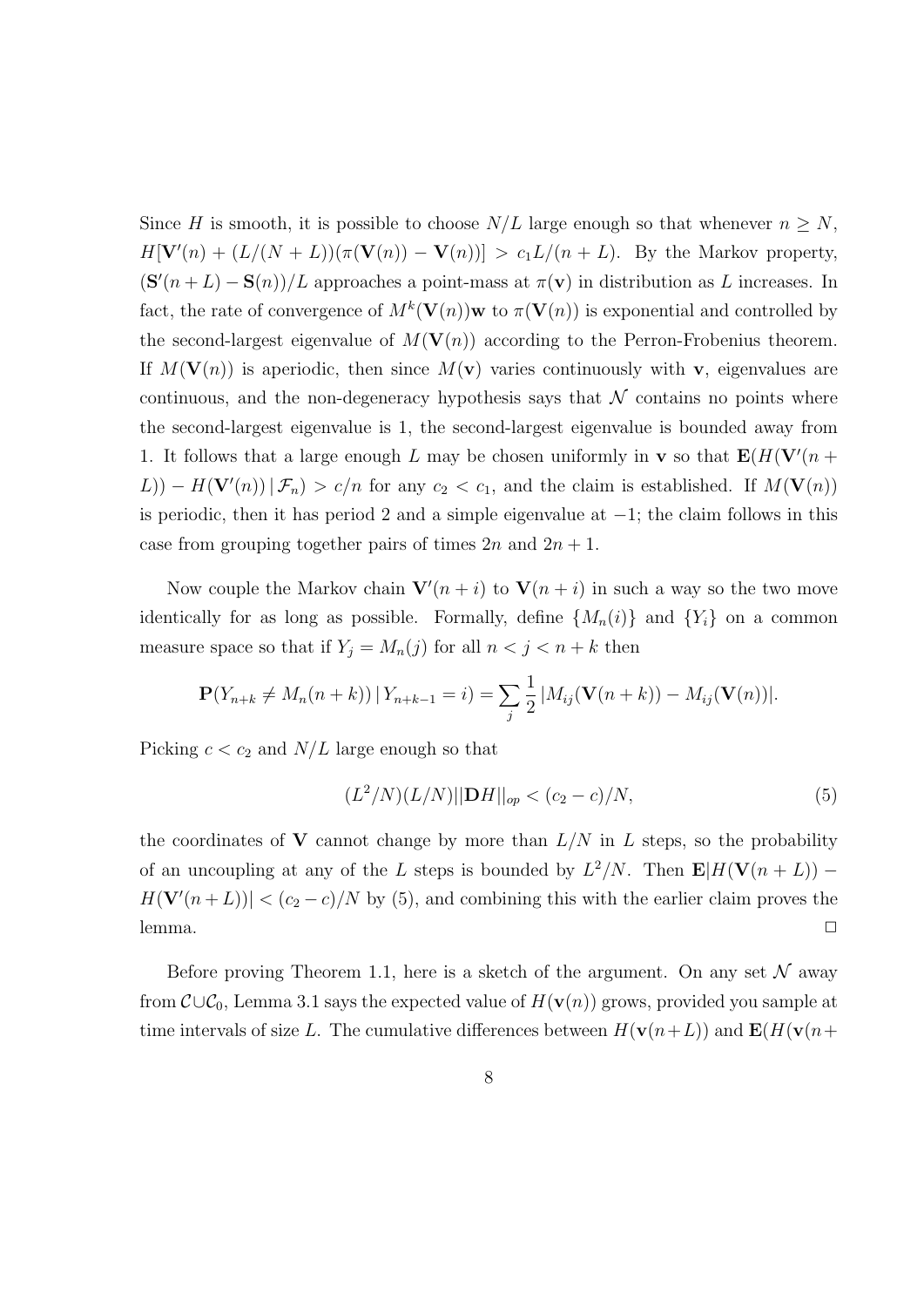L))  $|{\bf v}(n)|$  form a convergent martingale, so  $H({\bf V}(n))$  itself is growing at rate  $c/n$  when  $\mathbf{V}(n) \in \mathcal{N}$ . The rate of change in position of  $\mathbf{V}(n)$  is also order  $1/n$  per step, so if V goes from one given point of N to another,  $H(V(n))$  increases by an amount independent of time. The only way it can decrease again is for  $V(n)$  to leave N at a place where H is large and re-enter where  $H$  is small. The effect of such a possibility can be made arbitrarily small because H is nearly constant on the connected components of  $\triangle \setminus \mathcal{N}$ .

Proof: of Theorem 1.1: Since the connected components,  $\mathcal{C}_i, \ldots \mathcal{C}_k$  of  $\mathcal{C} \cup \mathcal{C}_0$  are closed,  $m = \min\{d(\mathcal{C}_i, \mathcal{C}_j)\} > 0$ . Pick any  $r < m/3$ . Let

$$
\mathcal{N}_1^i = \{ \mathbf{v} : d(\mathbf{v}, \mathcal{C}_i) < r \}
$$
\n
$$
\mathcal{N}_1 = \triangle \setminus \bigcup_{i=1}^k \mathcal{N}_1^i. \tag{6}
$$

Note that

$$
i \neq j \Rightarrow d(\mathcal{N}_1^i, \mathcal{N}_1^j) > r. \tag{7}
$$

By the preceding lemma with  $\mathcal{N} = \mathcal{N}_1$ ,  $c_1, L_1, N_1$  can be found for which  $n \geq N_1$  implies  $\mathbf{E}(H(\mathbf{V}(n+L)) | \mathbf{V}(n)) \geq H(\mathbf{V}(n)) + c/n$ . Pick any  $L' > L_1$  and define

$$
\mathcal{N}_2^i = \mathcal{N}_1^i \cap \{ \mathbf{v} : |H(\mathbf{v}) - H(\mathcal{C}_i)| < rc/2L' \}
$$
\n
$$
\mathcal{N}_2 = \triangle \setminus \bigcup_{i=1}^k \mathcal{N}_2^i.
$$

Figure 1 gives an example of these definitions when  $d = 3$ ; the heavy lines are the boundary of  $\mathcal{N}_1$  and the lighter lines are the boundary of  $\mathcal{N}_2$ .

Apply the lemma to  $\mathcal{N}_2$  to get  $N_2$ ,  $c_2$  and  $L_2$ . Define the process  $\{U(n)\}\$  that samples  $\mathbf{V}(n)$  at intervals of  $L_1$  on  $\mathcal{N}_1$  and  $L_2$  elsewhere, by

$$
\mathbf{U}(n,\omega) \qquad = \qquad \mathbf{V}(f(n,\omega))
$$

where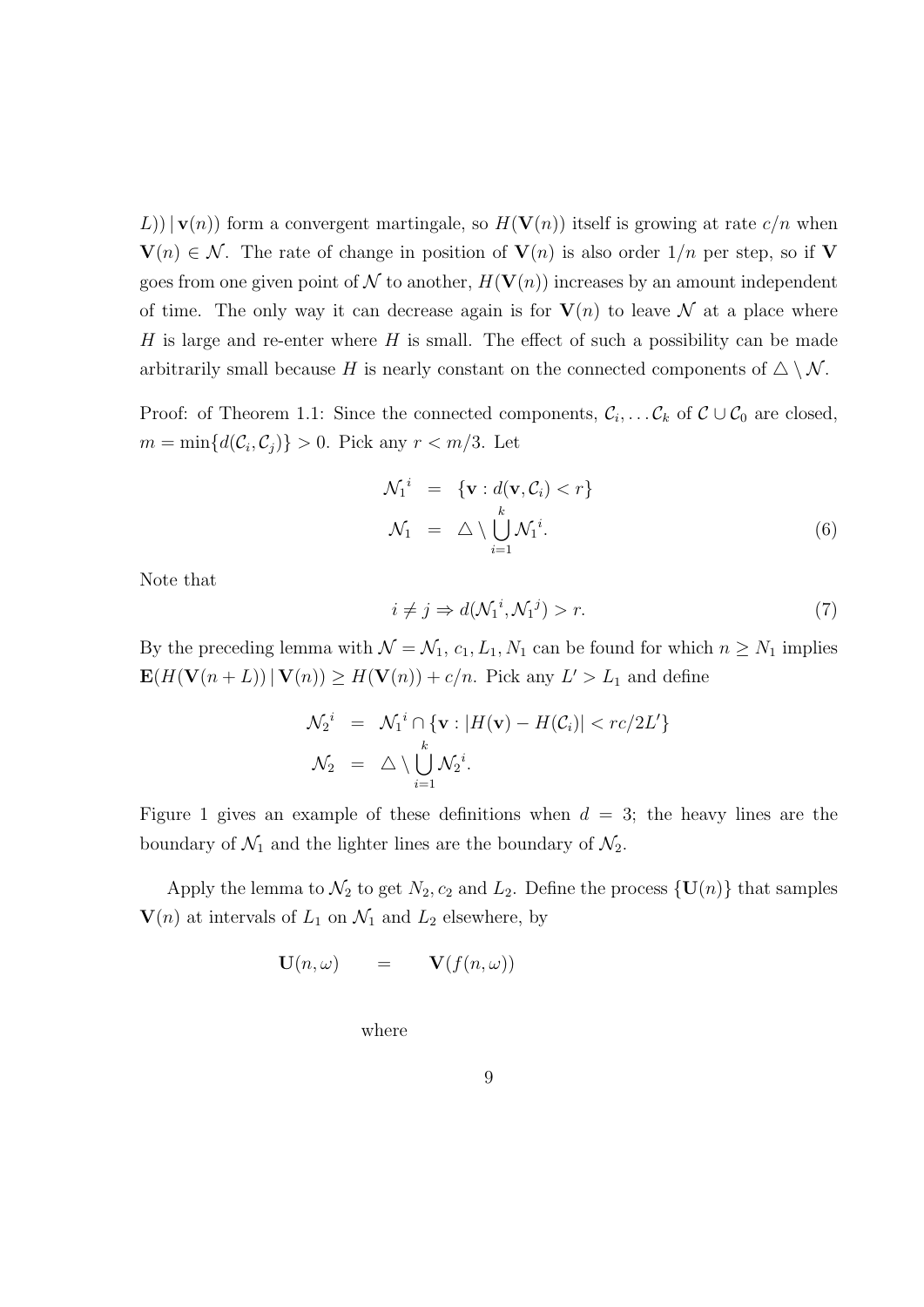$$
f(1,\omega) = \max\{N_1, N_2\} \text{ and}
$$
  

$$
f(n+1,\omega) = \begin{cases} f(n,\omega) + L_1 \text{ if } \mathbf{V}(f(n,\omega)) \in \mathcal{N}_1; \\ f(n,\omega) + L_2 \text{ if } \mathbf{V}(f(n,\omega)) \notin \mathcal{N}_1. \end{cases}
$$

Clearly,  $U(n)$  converges if and only if  $V(n)$  converges. Letting  $U(n) = H(U(n))$ , write  $U(n) = M(n) + A(n)$  where  $\{M(n)\}\$ is a martingale and  $\{A(n)\}\$ is a predictable process with respect to  $\mathcal{F}_{f(n)}$ . The key properties needed are

 $M(n)$  converges almost surely (8)

.

$$
A(n+1) \ge A(n) + c/n \text{ if } \mathbf{U}(n) \in \mathcal{N}_1
$$
\n
$$
(9)
$$

$$
A(n+1) \ge A(n) \text{ if } \mathbf{U}(n) \in \mathcal{N}_2. \tag{10}
$$

To verify (8), note that  $|U(n + 1) - U(n)| \le \max\{L_1, L_2\}/f(n) = O(1/n)$ , since by (4), H is Lipschitz on  $\triangle$ . Then  $|M(n + 1) - M(n)| = O(1/n)$  as well, so  $M(n)$  converges in  $L^2$ , hence almost surely. Properties  $(9)$  and  $(10)$  are evident from the construction.

The next thing to show is Claim 1:  $U(n) \in \mathcal{N}_2^a$  infinitely often for at most one a almost surely. Consider any sample path  $\mathbf{U}(1), \mathbf{U}(2), \ldots$  For  $n < t$ , define the event  $\mathcal{B}(a, b, n, t, \omega)$  to occur if

$$
\mathbf{U}(n) \in \mathcal{N}_2^a \text{ and } \mathbf{U}(t) \in \mathcal{N}_2^b \text{ with } \mathbf{U}(i) \in \mathcal{N}_2 \text{ for all } i \text{ such that } n < i < t. \tag{11}
$$

If  $\mathcal{B}(a, b, n, t, \omega)$  occurs, let

$$
r = \max\{i : n \le i < t \text{ and } \mathbf{U}(i) \in \mathcal{N}_1^a\} \text{ and}
$$
  

$$
s = \min\{i : n \le i < t \text{ and } \mathbf{U}(i) \in \mathcal{N}_1^b\}
$$

be respectively the last exit time of  $\mathcal{N}_1^a$  and the first entrance time of  $\mathcal{N}_1^b$ . The dotted path in figure 1 gives an example of this. By (9) and (10),

$$
A(i+1) - A(i) \ge c/i \text{ for } r < i < s
$$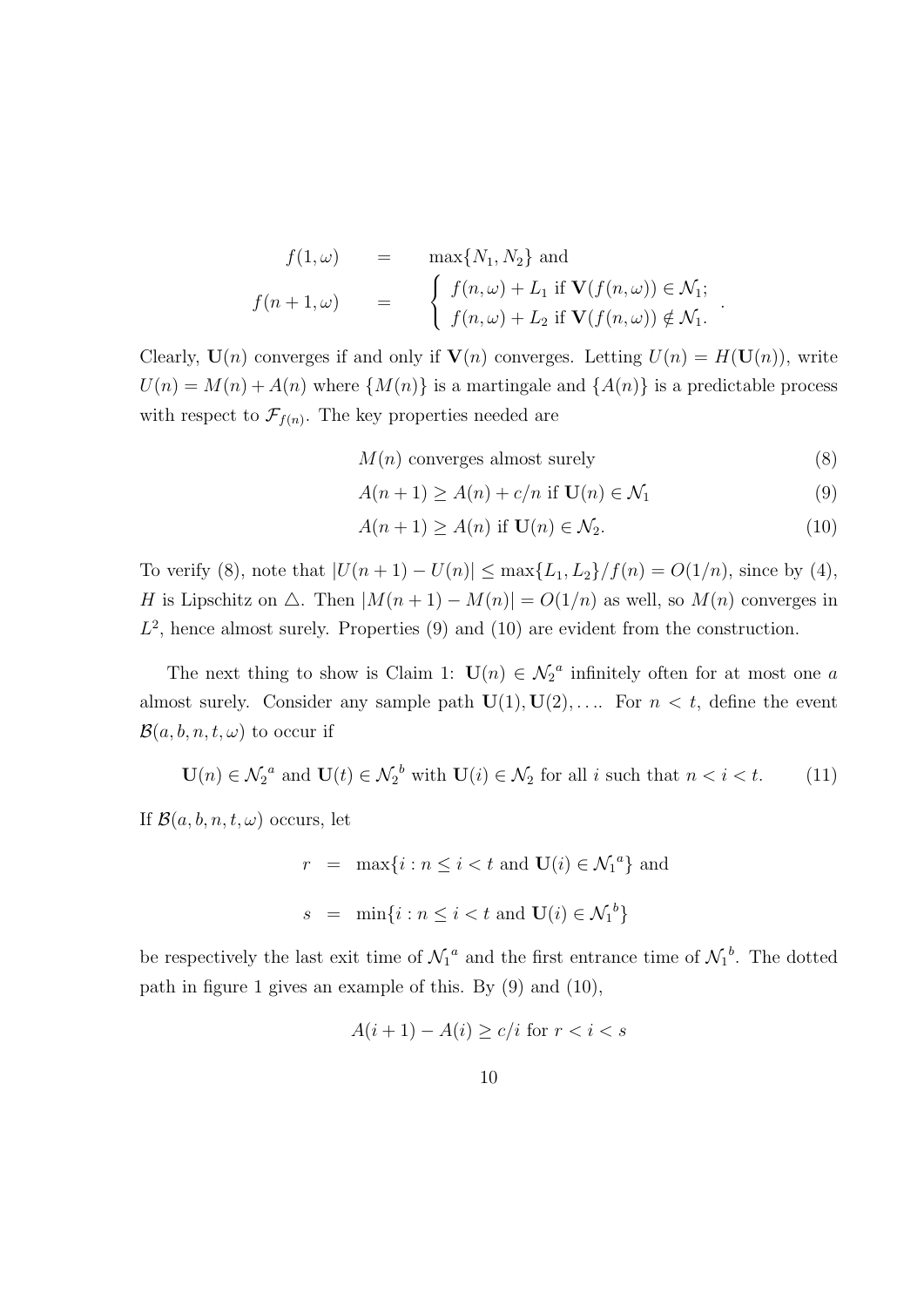$$
A(i+1) - A(i) \ge 0 \text{ for } n < i < t.
$$

Then

$$
A(t) - A(n)
$$
  
=  $[A(t) - A(s)] + [A(s) - A(r + 1)]$   
+  $[A(r + 1) - A(n + 1)] + [A(n + 1) - A(n)]$   
 $\geq 0 + \left(\sum_{i=r+1}^{s-1} c/i\right) + 0 - L_2/n$   
=  $O(1/n) + (c/L_1) \sum_{i=r}^{s-1} L_1/i$   
 $\geq O(1/n) + (c/L_1) \sum_{i=r}^{s-1} |\mathbf{U}(i + 1) - \mathbf{U}(i)|$   
 $\geq O(1/n) + (c/L_1)|\mathbf{U}(s) - \mathbf{U}(r)|$   
 $\geq O(1/n) + rc/L_1$ 

by (7). Now  $U(t) - U(n) \leq H(C_b) - H(C_a) + rc/L'$  by the construction of  $\mathcal{N}_2$ . So  $M(t) - M(n) \leq H(\mathcal{C}_b) - H(\mathcal{C}_a) + rc/L' - rc/L_1 + O(1/n)$ . If  $H(\mathcal{C}_b) \leq H(\mathcal{C}_a)$ , the choice of r guarantees that this expression is strictly negative and bounded away from 0 for large n. Therefore if  $M(n)(\omega)$  converges, then  $\mathcal{B}(a, b, n, t, \omega)$  happens only finitely often for a, b such that  $H(\mathcal{C}_b) \leq H(\mathcal{C}_a)$ . But then it happens only finitely often for any  $a \neq b$ , since U can make only  $k-1$  successive transitions from  $\mathcal{N}_2^a$  to  $\mathcal{N}_2^b$  with  $H(\mathcal{C}_b) > H(\mathcal{C}_a)$ . Thus the almost sure convergence of  $M(n)$  implies that  $\mathbf{U}(n) \in \mathcal{N}_2^a$  infinitely often for at most one a almost surely and Claim 1 is shown.

In other words, transitions between small neighborhoods of  $\mathcal{C}_i$  and  $\mathcal{C}_j$  eventually cease for  $i \neq j$ . Claim 2 is that  $V(n)$  may not oscillate between a small neighborhood of  $C_i$ and a set bounded away from C. To show this, require now that  $r < m/6$ . With  $\mathcal{N}_1$ and  $\mathcal{N}_2$  defined as before, define  $\mathcal{N}_3 \subseteq \mathcal{N}_1$  by (6) with 2r in place of r. Since  $2r < m/3$ , equation (7) holds with  $\mathcal{N}_3$  in place of  $\mathcal{N}_1$ . An argument identical to the one establishing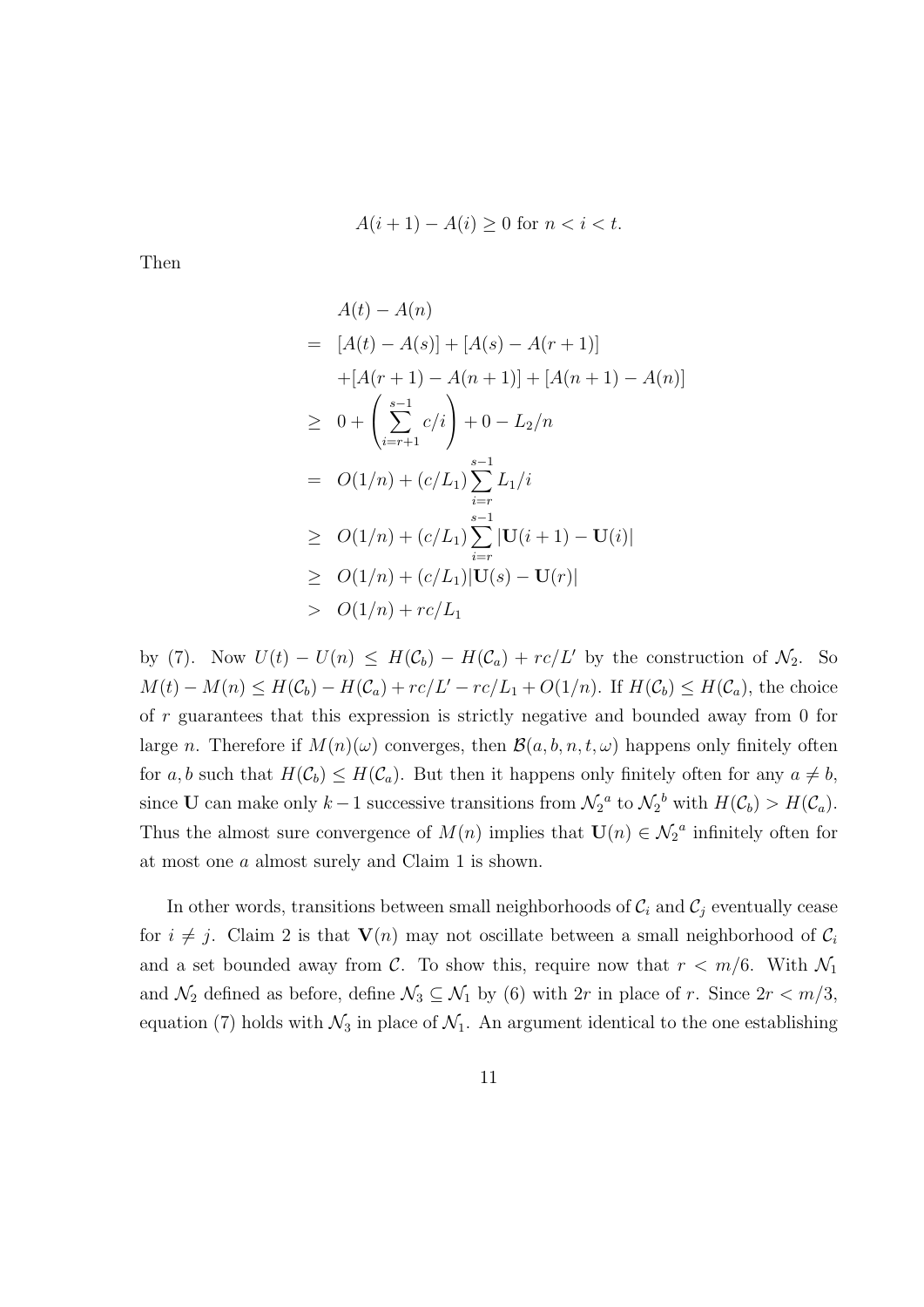Claim 1 now shows that with probability 1 there are only finitely many values of  $n$  and t for which

$$
\mathbf{U}(n) \in \mathcal{N}_2^a, \mathbf{U}(i) \in \mathcal{N}_3 \text{ and } \mathbf{U}(t) \in \mathcal{N}_2^a \text{ for } n < i < t.
$$

[The argument again:  $A(i)$  is nondecreasing when  $\mathbf{U}(n) \in \mathcal{N}_1^a$  and increases by at least the fixed amount  $rc/L_1$  each time U makes the transit from  $\mathcal{N}_1{}^a$  to  $\mathcal{N}_3$ . The increase in A is greater than the greatest difference in values of H taken at two points of  $\mathcal{N}_2^a$ , so the martingale M must change by at least  $rc/L_1 - rc/L'$  during every transit. Since M converges, this happens finitely often.]

Claim 3 is that the event  $\{\omega : U(t, \omega) \in \mathcal{N}_1 \text{ for all } t > n\}$  has probability 0 for each  $n$ ; it is proved in an identical manner. Putting together Claims 1 and 3, it follows that for any small r there is precisely one a for which  $U(n) \in \mathcal{N}_1^a$  infinitely often. Then by Claim 2 for a different r,  $\mathcal{N}_3$  stops being visited, so letting  $r \to 0$  proves the theorem.  $\Box$ 

The proof of Theorem 1.4 is just an easier version of the proof of Theorem 1.1.

Sketch of proof of Theorem 1.4: A process  $U(n)$  may be defined as in the previous proof, so that  $\mathbf{V}(n)$  converges iff  $\mathbf{U}(n)$  converges and so that  $U(n) \stackrel{def}{=} H(\mathbf{U}(N))$  breaks into a martingale  $M(n)$  and a predictable process  $A(n)$ . Note that the argument showing an  $L^2$ bound of  $c/n$  on  $M(\infty) - M(n)$  still works conditionally on  $U(n)$ . By a standard maximal inequality, given any  $\epsilon > 0$ , an n may be chosen large enough so that  $P(\inf\{M(n)-M(n+\epsilon)\})$  $i: i > 0$ } <  $-\epsilon$  |  $U(n)$  <  $\epsilon$ . The assumptions of the theorem imply the existence of an  $\epsilon$  for which the component B of  $H^{-1}[a-2\epsilon, a]$  is disjoint from  $(\mathcal{C} \cup \mathcal{C}_0) \setminus A$ , where a is the value of H on A. Now for sufficiently large n, the event  $U(n) \in H^{-1}[a - \epsilon, a] \cap B$  has positive probability. Conditional on this event, the probability that  $M(n+i)-M(n)$  never goes below  $-\epsilon$  has been shown to be less than  $\epsilon$  for large n. Since  $dist(U(n), \mathcal{C} \cup \mathcal{C}_0) \to 0$ by Theorem 1.1, and  $U(n)$  cannot leave B without  $U(n)$  becoming less than  $a - 2\epsilon$ , it follows that  $dist(\mathbf{U}(n), A) \to 0$ , proving the theorem.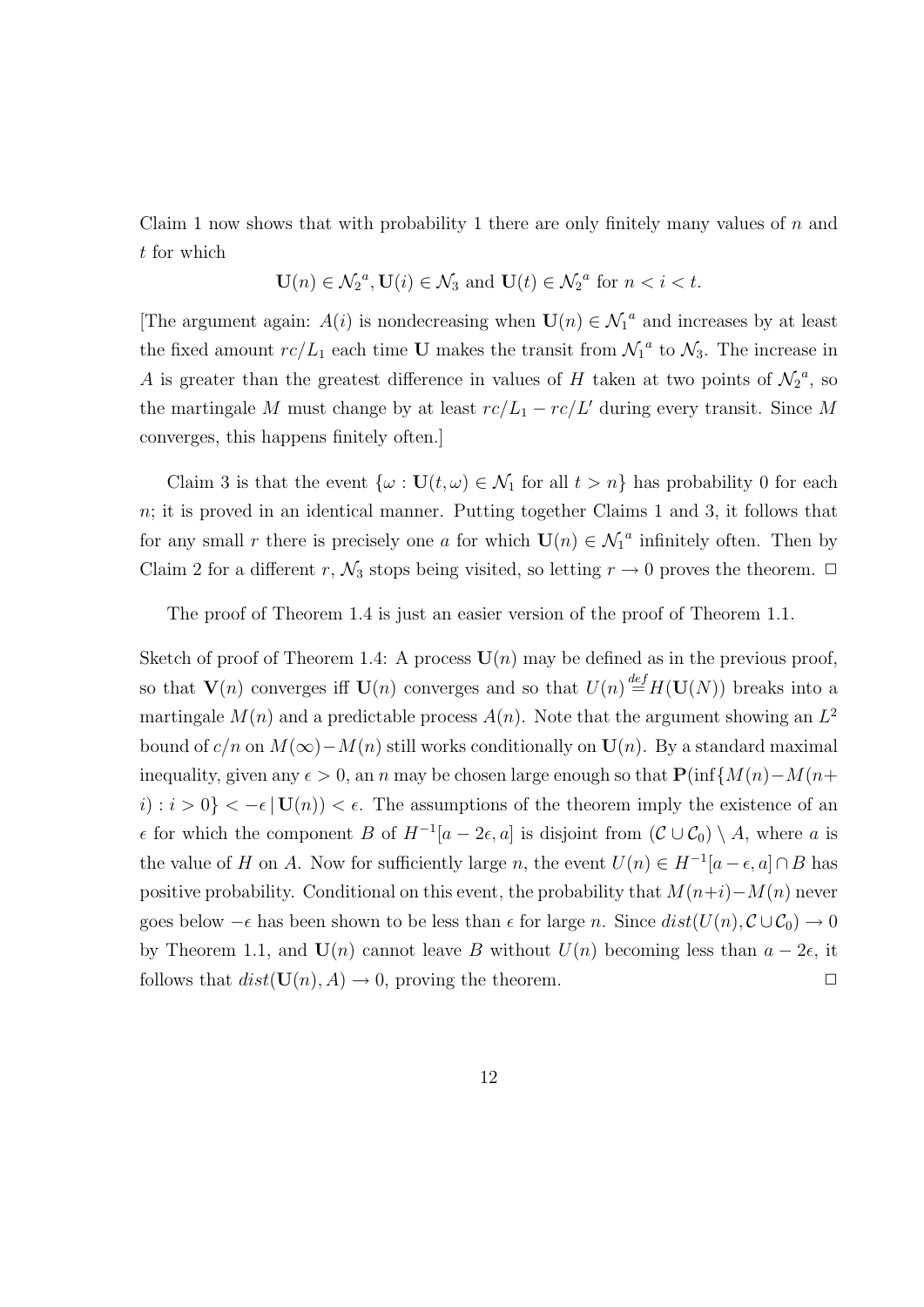## 4 Proof of Theorem 1.3

To prove Theorem 1.3, begin by seeing why it should be true. With p as in the statement of the theorem, equation (3) (iii) says that the  $N_i$  have a common value,  $\lambda$ , for those i such that  $p_i > 0$ . Assuming (2) for a given  $e_k$  and using equation (4) for **DH** shows that  $N_k > N_j = \lambda$ . So

$$
\sum_{i} \mathbf{R}_{ki} p_i / N_i = \sum_{p_i > 0} \mathbf{R}_{ki} p_i / \lambda = N_k / \lambda = 1 + b \tag{12}
$$

for some  $b > 0$ , k such that  $p_k = 0$ . Now when  $\mathbf{V}(n)$  is close to p,  $v_k(n)$  will be close to but not equal to zero. The expected number of visits to state  $k$  during a period of time from *n* to  $n + T$  in which the occupation measure is close to **p** will be approximately  $T \sum_i p_i(\mathbf{R}_{ik}v_k/N_i) = Tv_kN_k/\lambda = (1+b)Tv_k$ . In other words,  $v_k$  will begin to increase and **p** should be an unstable point with no possibility of  $V(n)$  converging there. The actual proof will consist of making this rigorous.

To avoid bogging down in trivialities,  $S(n)$  and  $V(n)$  will be used to stand for  $S(|n|)$ and  $V(|n|)$ . Inequalities will be verified as if n were an integer; it is always possible to choose epsilons and deltas a little bit smaller to compensate for the roundoff errors. Begin by recording a few propositions whose proofs are omitted when elementary.

**Proposition 4.1** Fix p and let  $\mathcal{N}_1$  be a neighborhood of p. For any  $\delta > 0$  there is a neighborhood N of p included in  $\mathcal{N}_1$  such that for all  $n > 1/\delta$ , the two conditions

(i) 
$$
\mathbf{V}(n) \in \mathcal{N}
$$
 and  
(ii)  $\mathbf{V}(n + \delta n) \in \mathcal{N}$ 

imply

$$
(iii) \quad (\mathbf{S}(n+\delta n)-\mathbf{S}(n))/\delta n \in \mathcal{N}_1 \quad .
$$

 $\Box$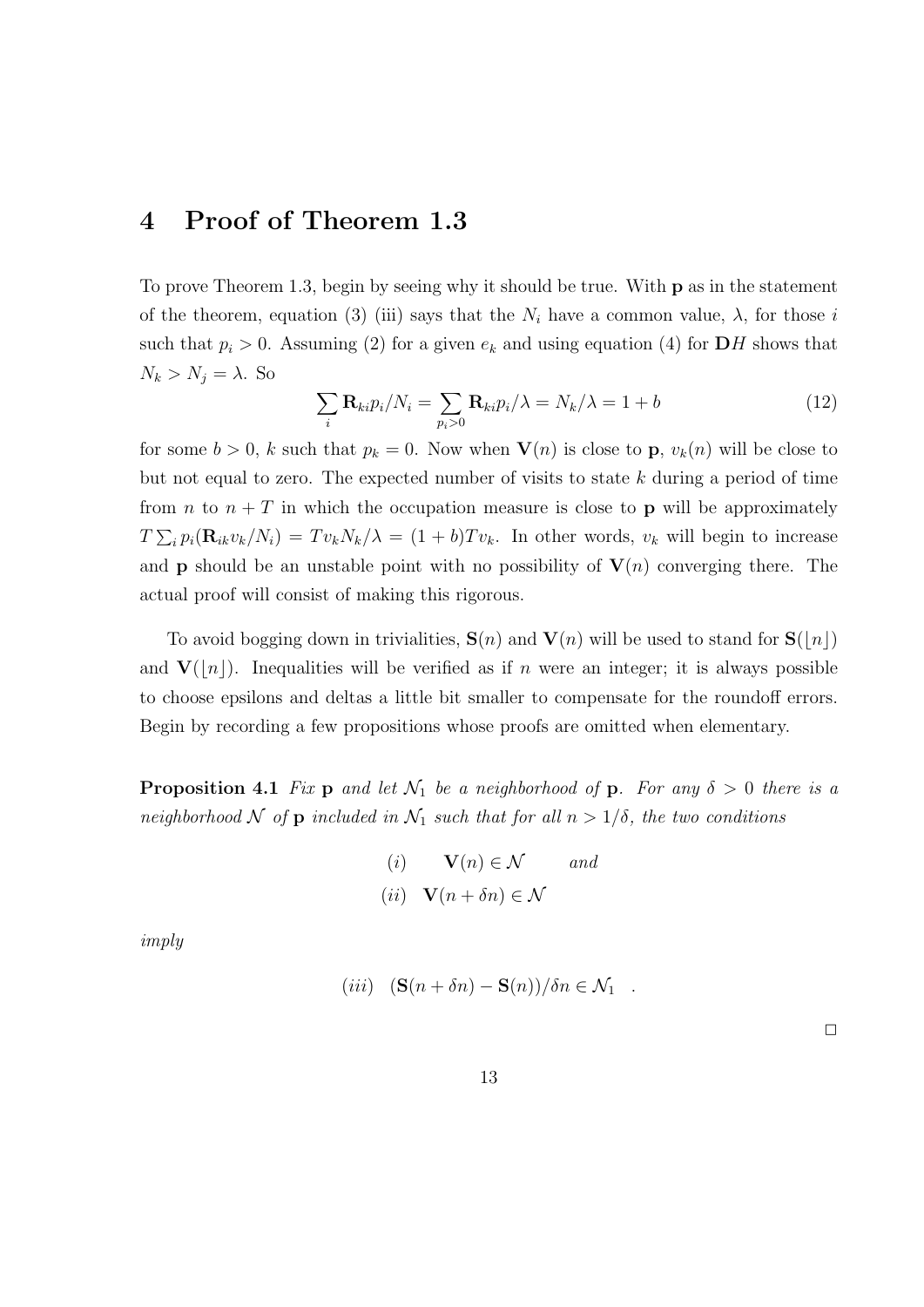The heuristic calculation at the beginning of this section is made precise as follows.

**Proposition 4.2** Let  $p, k, b$  be such that (12) holds and let S be any vector function of n. Then there is an  $\epsilon > 0$  and a neighborhood  $\mathcal{N}_1 = \{ \mathbf{v} \in \Delta : |\mathbf{v} - \mathbf{p}| < \epsilon \}$  such that for all  $\delta > 0$  and for all n, the conditions  $\mathbf{V}(n) \in \mathcal{N}_1$  and  $(S_i(n + \delta n) - S_i(n))/\delta n \geq p_i - \epsilon$ for all i imply

$$
\sum_{i} (S_i(n + \delta n) - S_i(n)) \mathbf{R}_{ik} v_k(n) / (1 + \delta) N_i(n) > \delta \frac{1 + b/2}{1 + \delta} S_k(n).
$$
 (13)

Proof: As  $\epsilon \to 0$ ,  $1/n$  times the left-hand side converges to  $\delta p_k(n)/(1+\delta) \sum_i p_i(n) \mathbf{R}_{ik}/N_i(n)$  $= \delta p_k(n)(1 + b)/(1 + \delta)$  while  $1/n$  times the right-hand side converges to  $\delta p_k(n)(1 + b)$  $b/2)/(1 + \delta)$ . Since the convergence is uniform in  $\delta$ , the result follows.

**Proposition 4.3** Let  $b > 0$  and  $\epsilon_1 > 0$  be given. Let  $\{B_{\alpha}\}\$ be a collection of independent Bernoulli random variables with  $\mathbf{E}(\sum_{\alpha} B_{\alpha}) \geq (1+b)L$ . There exists an  $L_0$  such that whenever  $L > L_0$ ,  $\mathbf{P}(\sum_{\alpha} B_{\alpha}/L > 1 + b/2) > 1 - \epsilon_1$ .

Proof of Theorem 1.3: By hypothesis, condition (2) holds, and hence (12) holds for some choice of  $\mathbf{p}, k$  and b which are fixed hereafter. Pick  $\epsilon$  and  $\mathcal{N}_1$  according to Proposition 4.2. Apply Proposition 4.1 to  $\mathcal{N}_1$  and **p** with  $\delta = 1 \wedge (1 + b/2)/(1 + b/4) - 1$  to obtain a neighborhood  $\mathcal N$  of **p** with the appropriate properties. Temporarily fixing n, define the event  $\mathcal{B}_n$  by  $\mathbf{V}(i) \in \mathcal{N}$  for all  $n \leq i \leq (1+\delta)n$ . Define stopping times  $\{\tau_{i,r}\}\$  and a family of Bernoulli random variables  ${B_{i,r}}$  as follows.

Let  $\tau_{i,r} \leq \infty$  be the r<sup>th</sup> time after n that  $Y_j = i$ , so formally  $\tau_{i,0} = n$  and  $\tau_{i,r+1} = \inf\{j > \tau_{i,r} : Y_j = i\}.$  Let  $B_{i,r}$  be independent and Bernoulli with

$$
\mathbf{P}(B_{i,r}=1) = \mathbf{R}_{ki} v_k(n)/(1+\delta) N_i(n) \tag{14}
$$

and coupled to the variables  $\{Y_i\}$  so that if  $B_{i,r} = 1$  and  $\tau_{i,r} \leq (1+\delta)n$  then  $Y_{1+\tau_{i,r}} = k.$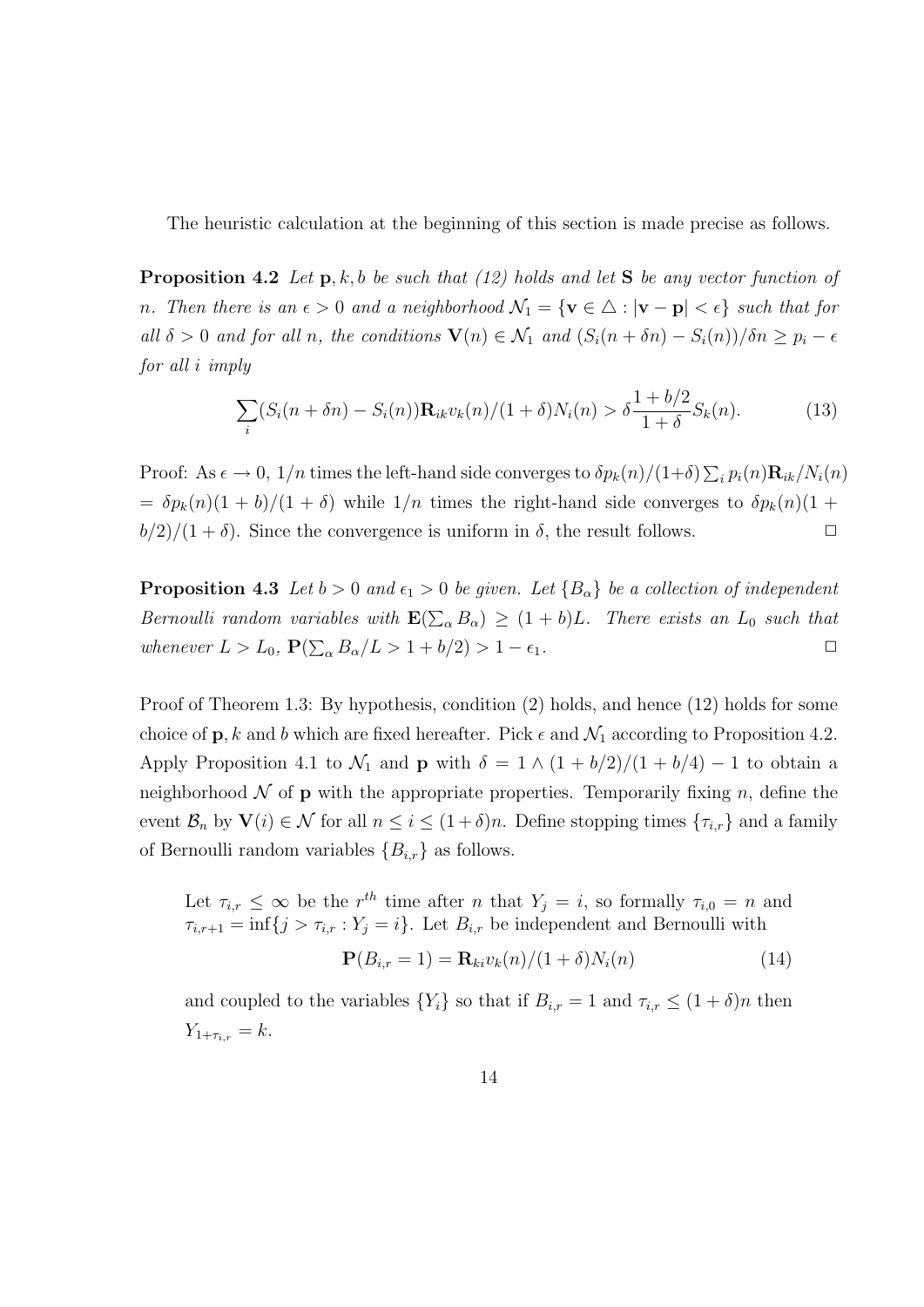To verify that this construction is possible, check that the probability of a transition from vertex i to vertex k never drops below the quantity in  $(14)$ :

$$
\mathbf{P}(Y_{1+\tau_{i,r}} = k | \mathcal{F}_{\tau_{i,r}}) \ge (n/\tau_{i,r}) \mathbf{R}_{ki} v_k(n) / N_i(n)
$$
  
\n
$$
\ge (1/(1+\delta)) \mathbf{R}_{ki} v_k(n) / N_i(n)
$$

for  $\tau_{i,r} < (1+\delta)n$ .

Now consider the subcollection  $A \stackrel{def}{=} \{(i,r) : r \leq \delta n(p_i - \epsilon)\}\.$  By Proposition 4.1,  $\tau_{i,r} \leq (1+\delta)n$  whenever the event  $\mathcal{B}_n$  holds. Meanwhile,

$$
\mathbf{E}(\sum_{\alpha \in A} B_{\alpha}) = \sum_{i} \delta n(p_i - \epsilon) \mathbf{R}_{ki} v_k(n) / (1 + \delta) N_i(n).
$$

By Proposition 4.2, this quantity is at least  $\delta(1 + b/2)S_k(n)/(1 + \delta)$  which is at least  $\delta(1 + b/4)S_k(n)$  by choice of  $\delta$ . Apply Proposition 4.3 to the collection  $\{B_\alpha : \alpha \in A\}$ , with b replaced by  $b/4$  and  $\epsilon_1$  to be chosen later to obtain a value for  $L_0$ . Now calculate the conditional expectation  $\mathbf{E}(\ln(v_k((1+\delta)n)) | \mathcal{F}_n, S_k(n) > L_0)$ . By Proposition 4.3 and the coupling,

$$
\mathbf{P}(\mathcal{B}_n \text{ and } S_k((1+\delta)n) - S_k(n) \ge \delta(1+b/8)S_k(n) | \mathcal{F}_n, S_k(n) > L_0)
$$
  
> 
$$
\mathbf{P}(\mathcal{B}_n | \mathcal{F}_n, S_k(n) > L_0) - \epsilon_1.
$$

When  $S_k((1 + \delta)n) - S_k(n) \ge \delta(1 + b/8)S_k(n)$ , it follows that  $v_k((1 + \delta)n) \ge v_k(n)(1 + b/8)S_k(n)$  $b/8(1 + \delta) \ge v_k(n)(1 + b/16)$ . Therefore

$$
\mathbf{E}(\ln(v_k((1+\delta)n)) | \mathcal{F}_n, S_k(n) > L_0)
$$
\n
$$
\geq (\mathbf{P}(\mathcal{B}_n | \mathcal{F}_n, S_k(n) > L_0) - \epsilon_1) \ln((1+b/16)v_k(n))
$$
\n
$$
+(1 - \mathbf{P}(\mathcal{B}_n | \mathcal{F}_n, S_k(n) > L_0) + \epsilon_1) \ln(v_k(n)/(1+\delta))
$$
\n(15)

$$
\geq \ln(v_k(n)) + \ln(1 + b/32) - K\mathbf{P}(\mathcal{B}_n^c \,|\, \mathcal{F}_n, S_k(n) > L_0) \tag{16}
$$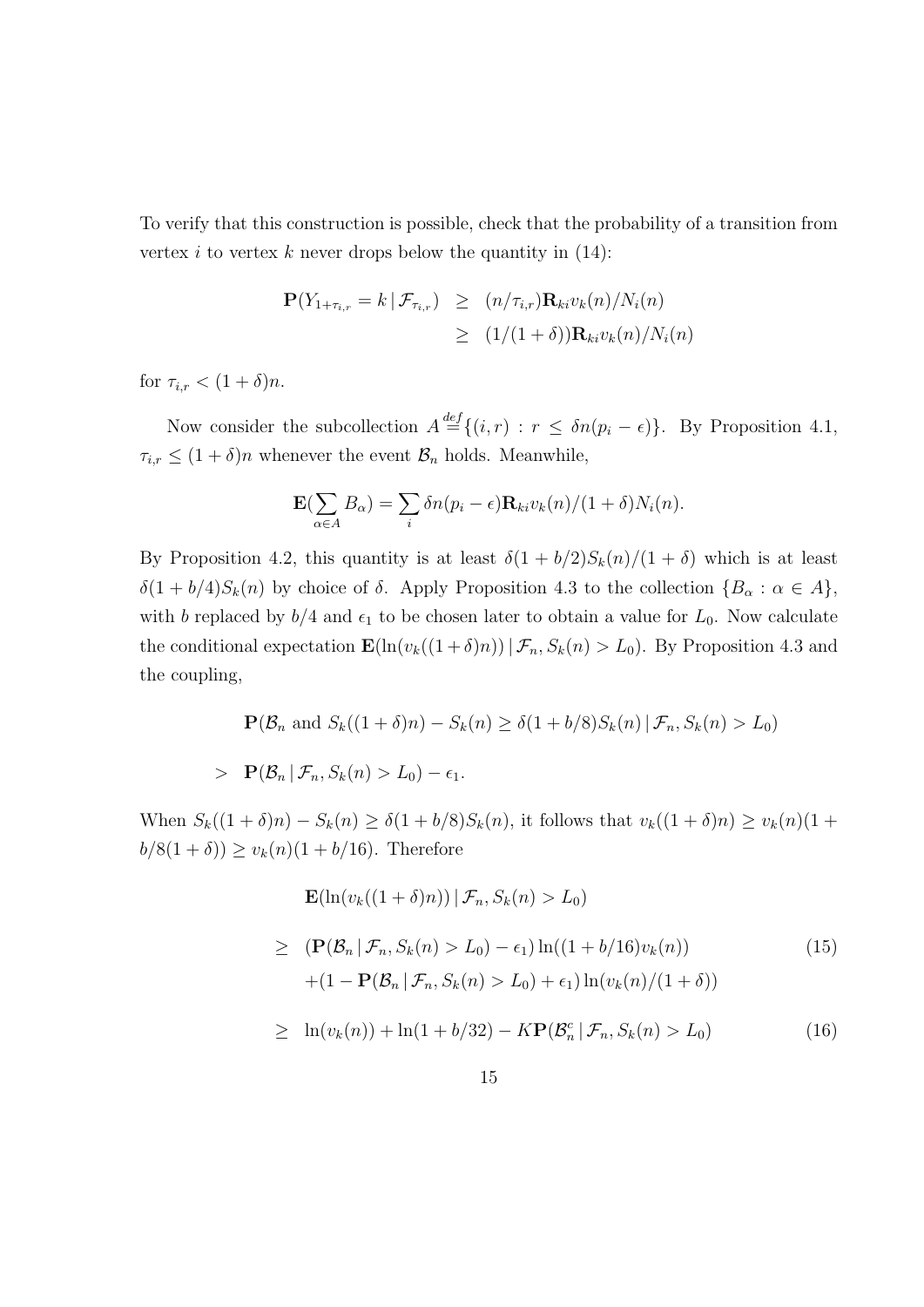for  $K \ln(1 + \delta)(1 + b/16)$ , when  $\epsilon_1$  is sufficiently small. To conclude from this that  $\mathbf{P}(\mathbf{V}(n) \to \mathbf{p} \text{ and } S_k(n) > L_0 \text{ for some } n) = 0, \text{ write } T(n) = (1 + \delta)^n L_0, \mathcal{G}_n = \mathcal{F}_{T(n)},$  $X_n = \ln(v_k(T(n))), \ \beta = c/2K, \ T = \inf\{n : \mathbf{V}(i) \notin \mathcal{N} \text{ for some } L_0 \leq i \leq T(n)\}\$ and calculate

$$
\mathbf{E}X_{n\wedge T} = X_0 + \sum_{i=0}^{n-1} \mathbf{E}(1_{T>i}(X_{i+1} - X_i) | \mathcal{G}_i)
$$
  
\n
$$
\geq X_0 + \sum_{i=0}^{n-1} \mathbf{E}1_{T>i} [(c - K\beta) \cdot 1_{\mathbf{P}(T=i+1 | \mathcal{G}_n) \leq \beta} - K \cdot 1_{\mathbf{P}(T=i+1 | \mathcal{G}_n) > \beta}]
$$
  
\nby equation 16  
\n
$$
\geq X_0 + \sum_{i=0}^{n-1} \mathbf{E}1_{T>i} [(c - K\beta) \cdot (1 - \beta^{-1} \mathbf{P}(T=i+1 | \mathcal{G}_n, T > i))
$$
  
\n
$$
-K \cdot \beta^{-1} \mathbf{P}(T=i+1 | \mathcal{G}_n, T > i)]
$$
  
\n
$$
\geq X_0 + \sum_{i=0}^{n-1} (c - K\beta) 1_{T>i} - \beta^{-1} (c + K - K\beta) \mathbf{P}(T=i+1)
$$
  
\n
$$
\geq X_0 + n(c - K\beta) \mathbf{P}(T > n) - \beta^{-1} (c + K - K\beta).
$$

Since  $c-K\beta$  was chosen to be positive,  $P(T > n)$  must go to zero, showing that  $V(n) \rightarrow p$ and  $S_k(n) > L_0$  eventually is impossible.

Finally, to show that  $P(V(n) \to p$  and  $S_k(n) \leq L_0$  for all  $n) = 0$ , note that since  $N_k(\mathbf{p}) > 0$ , there is a sufficiently small neighborhood N of **p** for which  $\mathbf{P}(Y_{i+1}) =$  $k | \mathcal{F}_i, \mathbf{V}(n) \in \mathcal{N}$  is always at least a constant times  $n^{-1}$ . Borel-Cantelli implies that k is visited infinitely often whenever  $\mathbf{V}(n)$  remains in  $\mathcal{N}$ , and this finishes the proof of Theorem 1.3.  $\Box$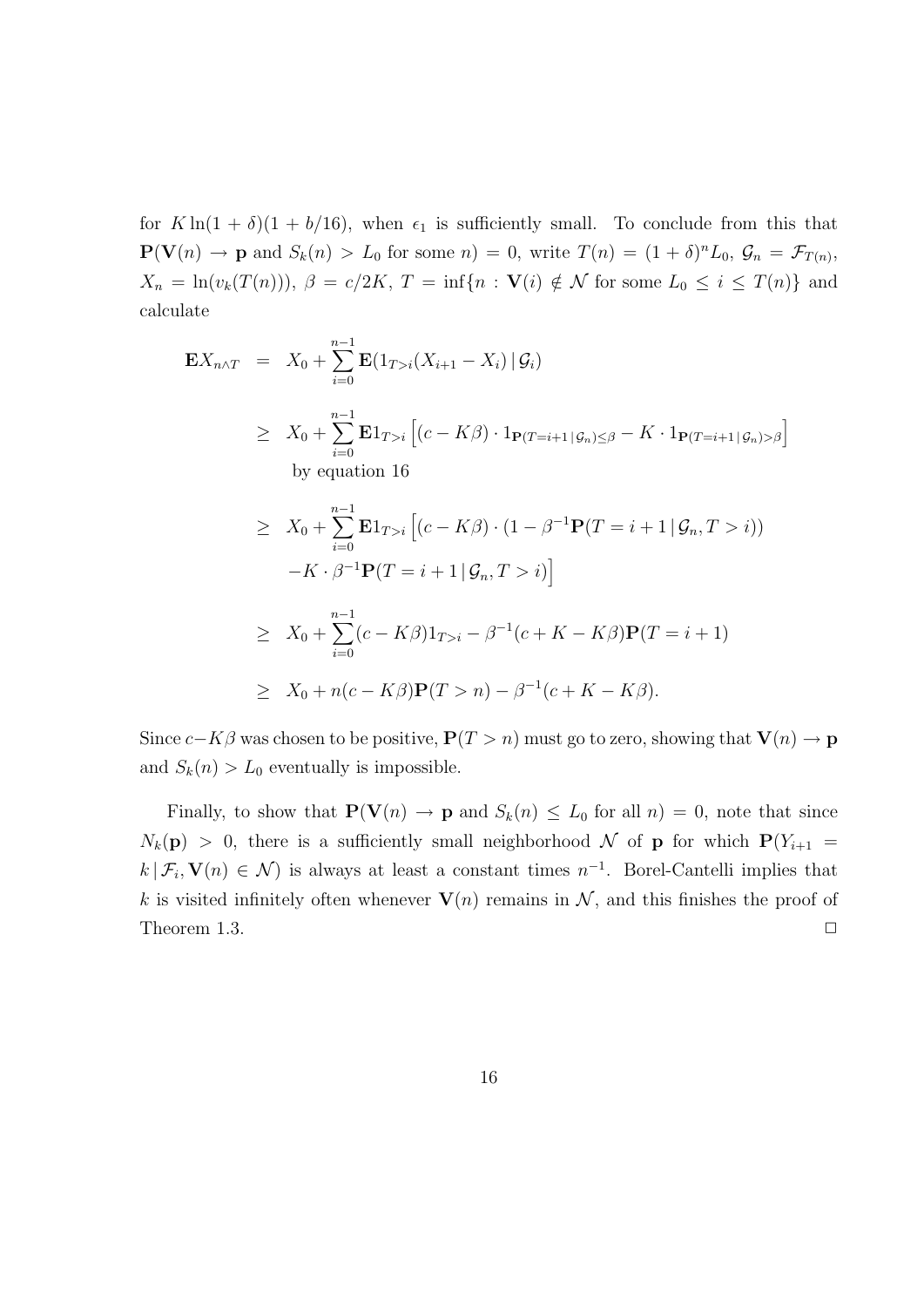## 5 Proof of Theorem 1.2

Begin with a proof of the equivalences:

p fails to be a maximum for H

- $\Leftrightarrow$  **R** has more than one positive eigenvalue
- $\Leftrightarrow$   $\mathbf{D}_{\mathbf{p}}(\pi I)$  has a positive eigenvalue

The matrix  $\bf{R}$  can be viewed as a symmetric bilinear form whose quadratic form gives H when restricted to  $\Delta$ . Let  $W = \Delta - \mathbf{p}$  be the translation of  $\Delta$  containing the origin. For  $\mathbf{w} \in W$ ,

$$
\mathbf{R}(\mathbf{w}, \mathbf{p}) = \mathbf{w}^T \mathbf{R} \mathbf{p} = \mathbf{w} \cdot \lambda \cdot (1, \dots, 1) = 0
$$

where  $\lambda$  is the common value of the  $N_i$ . Then

$$
\mathbf{R}(\mathbf{w} + c\mathbf{p}, \mathbf{w} + c\mathbf{p}) = \mathbf{R}(\mathbf{w}, \mathbf{w}) + \mathbf{R}(c\mathbf{p}, c\mathbf{p}) = \mathbf{R}|_{W}(\mathbf{w}) + c^2\lambda
$$
 (17)

so the quadratic form  $\mathbf{R}(\mathbf{v}, \mathbf{v})$  decomposes into the sum of  $\mathbf{R}|_W$  and a positive form on the one-dimensional subspace spanned by  $p$ . Then  $R$  has precisely one more positive eigenvalue than the quadratic form  $R|_W$ . But equation (17) with  $w = v - p$  shows that  $H(\mathbf{v}) = \mathbf{R}|_W(\mathbf{v} - \mathbf{p}) + \lambda$  so H has a strict maximum at p if and only if  $\mathbf{R}|_W$  has a strict maximum at the origin. Since **R** has no zero eigenvalues,  $R|_W$  will have a strict maximum when it has a maximum, which happens when it has no positive eigenvalues.

For the second equivalence, note that  $\pi$  is smooth on the interior of  $\Delta$ , so  $\mathbf{D}_{\mathbf{p}}(\pi - I)$ exists. Let  $\tilde{T}$  be the operator on  $\mathbb{R}^d$  whose matrix in the standard basis is given by

$$
\tilde{T}_{ij} = \mathbf{R}_{ij} p_i / \lambda.
$$

I claim that  $\tilde{T} = \mathbf{D}_{\mathbf{p}}(\pi - I)$  on W. Indeed, using Definition (3) to define  $\pi$  on all of  $\mathbb{R}^d$ and differentiating shows that the matrix representation for  $D_p(\pi - I)$  is given by

$$
[\mathbf{D}_{\mathbf{p}}(\pi - I)]_{ij} = \frac{\partial}{\partial e_j}(\pi(\mathbf{v}))_i \bigg|_{\mathbf{v} = \mathbf{p}} - \delta_{ij}
$$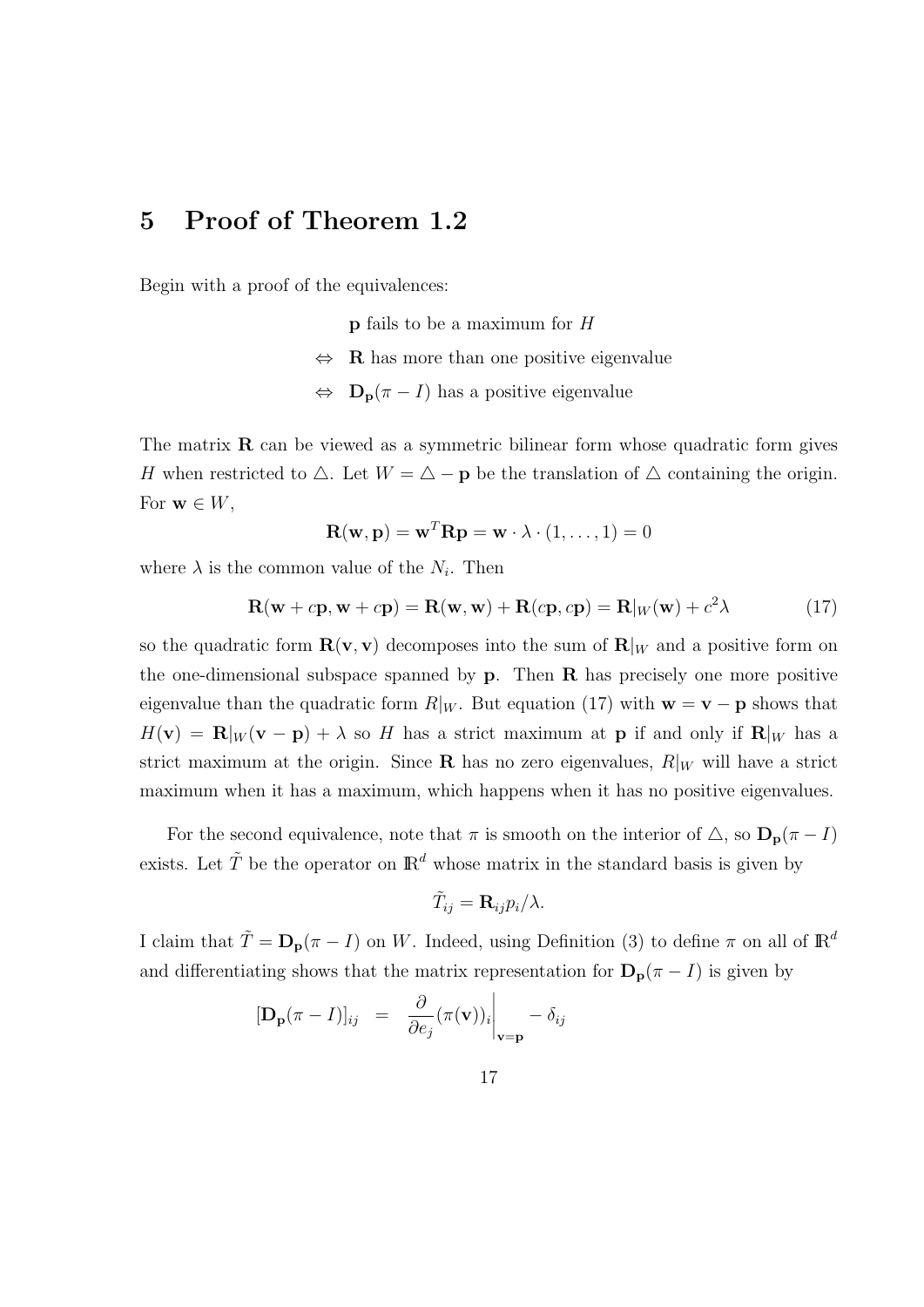$$
= \frac{\partial}{\partial e_j} \frac{v_i N_i}{H(\mathbf{v})}\Big|_{\mathbf{v}=\mathbf{p}} - \delta_{ij}
$$
  
=  $\left(\frac{\mathbf{R}_{i,j} v_i}{H} + \frac{\delta_{ij} N_i}{H} - \frac{v_i N_i \partial H/\partial e_j}{H^2}\right)\Big|_{\mathbf{p}} - \delta_{ij}$   
=  $\mathbf{R}_{ij} p_i / \lambda - 2p_i$ 

(using the fact that all the  $N_i$  have a common value  $\lambda = H(\mathbf{p})$  and the identity  $\frac{\partial H}{\partial \lambda}$ ∂e<sup>j</sup>  $= 2N_j$ . Then the matrices for  $\tilde{T}$  and  $\mathbf{D}_{\mathbf{p}}(\pi - I)$  differ by a matrix with constant rows, hence define the same operator on W. Now let  $diag(\mathbf{p})$  be the diagonal matrix with i, i entry equal to  $p_i$  and observe that  $\tilde{T} = diag(\mathbf{p})\mathbf{R}/\lambda$ . Since **R** is symmetric and  $diag(\mathbf{p})$  is positive definite,  $\tilde{T}$  must be diagonalizable with real eigenvalues and has the same signature as **R** (see [4, Theorem 6.23 and 6.24 page 232]). Since  $\tilde{T}$  has **p** as a positive eigenvalue and W as an invariant subspace, it has one more positive eigenvalue than  $\mathbf{D}_{p}(\pi - I)$  and the conclusion follows.

To finish proving Theorem 1.2, it remains to show that  $\mathbf{v}(n)$  cannot converge to an interior point where  $D_p(\pi - I)$  has a positive eigenvalue. The method of proof is from [7], the first step being a construction of a scalar function which measures "distance from p in an unstable direction" ([7, Proposition 3]).

**Lemma 5.1** Under the assumptions of Theorem 1.2, suppose that  $D_p(\pi - I)$  has a positive eigenvalue. Then there is a function  $\eta$  from a neighborhood of **p** to  $[0,\infty)$  such that  $\mathbf{D}_{\mathbf{v}}\eta(\pi(\mathbf{v}) - \mathbf{v}) \ge k_1\eta(\mathbf{v})$  in a neighborhood of p for a constant  $k_1 > 0$ . Furthermore, η is the square root of a smooth function (whose gradient necessarily vanishes whenever the function vanishes) but whose second partials are not all zero (thus  $\eta$  is not differentiable where it vanishes). It follows from this that  $\eta$  is Lipschitz and that  $\eta(\mathbf{v}+\mathbf{w}) \geq \eta(\mathbf{v}) + \mathbf{D}_{\mathbf{v}}\eta(\mathbf{w}) + k_2|\mathbf{w}|^2$  in a neighborhood of  $\mathbf{p}$ , where  $\mathbf{D}_{\mathbf{v}}\eta(\mathbf{F})$  may be any of the support hyperplanes to the graph of  $\eta$  at points where  $\eta$  vanishes.

Use this lemma and a sequence of appropriately chosen stopping times to convert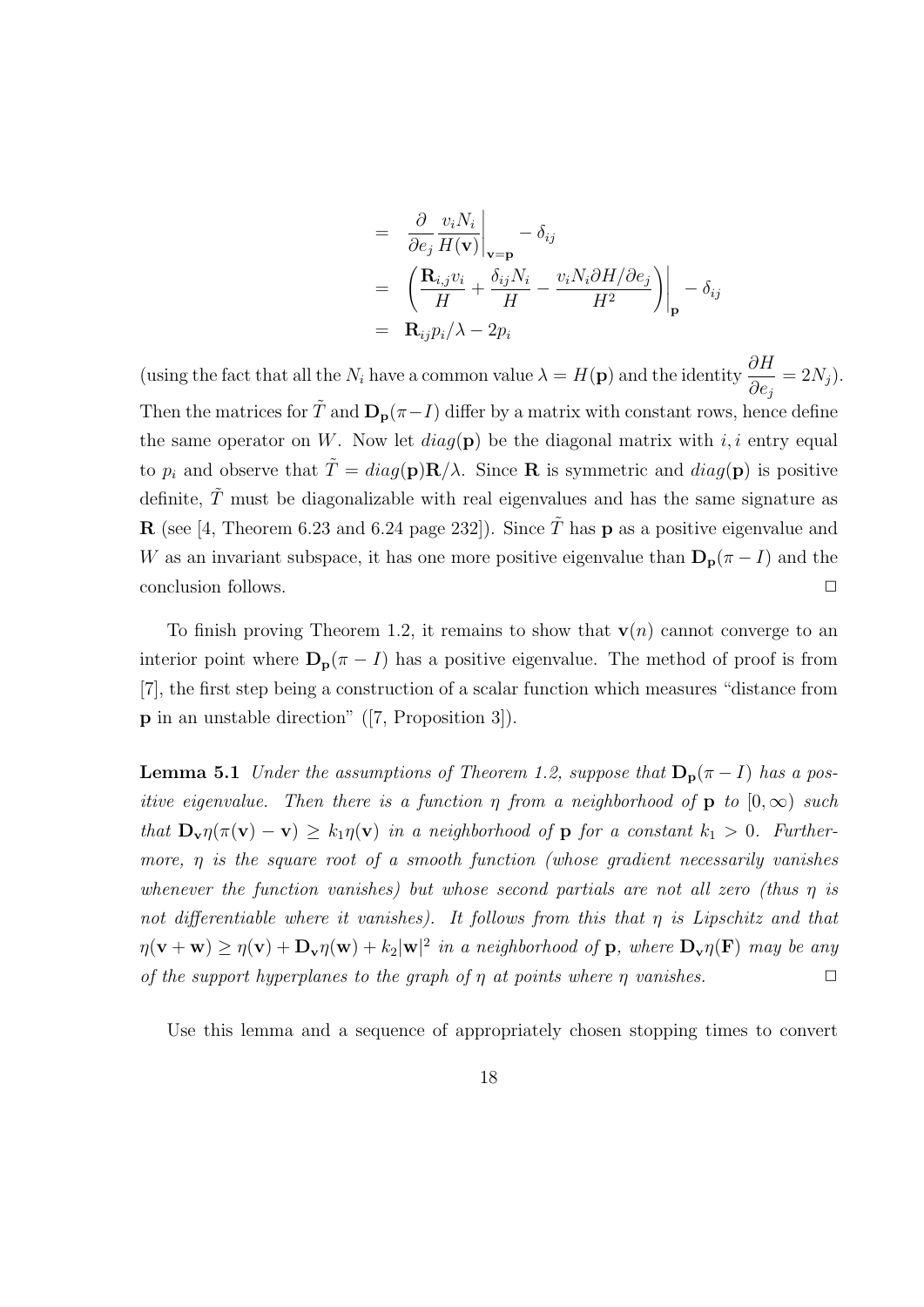questions about convergence of  $V(n)$  into questions about the convergence of a scalar stochastic process. To do this, fix a neighborhood  $\mathcal N$  of **p** in which all coordinates are bounded away from zero. Let  $L(\mathbf{v})$  be the mean recurrence time to state 1 for the Markov chain  $M(\mathbf{v})$  and let  $L_{\text{max}} = \sup_{\mathbf{v} \in \mathcal{N}} L(\mathbf{v})$ . Pick  $N_0 > 2L_{\text{max}}$  and define  $\sigma_0 = \inf\{k \geq N_0 : Y_k = 1\}$  and  $\sigma_{n+1} = \inf\{k > \sigma_n : Y_k = 1\}$  to be the successive hitting times for state 1. Let  $\tau = \inf\{k \geq N_0 : \mathbf{V}(k) \notin \mathcal{N}\}\$ and let  $\tau_i = \tau \wedge \sigma_i$ . For the remainder of the section, let  $\overline{E}$  and  $\overline{P}$  denote conditional expectation and conditional probability with respect to  $\mathcal{F}_{\tau_n}$ . The following facts are elementary.

#### Proposition 5.2

(i) The distribution of  $\tau_{n+1} - \tau_n$  has finite conditional expectation and variance. Specifically,

$$
\overline{\mathbf{P}}(\tau_{n+1} - \tau_n \ge k+1) < e^{-\alpha k}
$$

for some  $\alpha > 0$ .

(ii) For any  $\epsilon > 0$ ,  $N_0$ , there is a constant  $c_1$  such that

$$
\mathbf{P}(n \le \tau_n \le c_1 n \text{ for all } \tau_n \le \tau) > 1 - \epsilon.
$$

(iii) For any  $\epsilon > 0, \gamma < 1$ , N<sub>0</sub> and r may be chosen large enough so that

$$
\mathbf{P}(\tau_{n+1} - \tau_n \ge n^{1-\gamma} \text{ for some } n \ge r) < \epsilon.
$$

Let  $U(n) = V(\tau_n)$ , let  $S_n = \eta(U(n))$  and let  $X_n = S_n - S_{n-1}$ . The following estimate shows that the expected increment in U from time n to  $n + 1$  is close to the value given by the Markov approximation.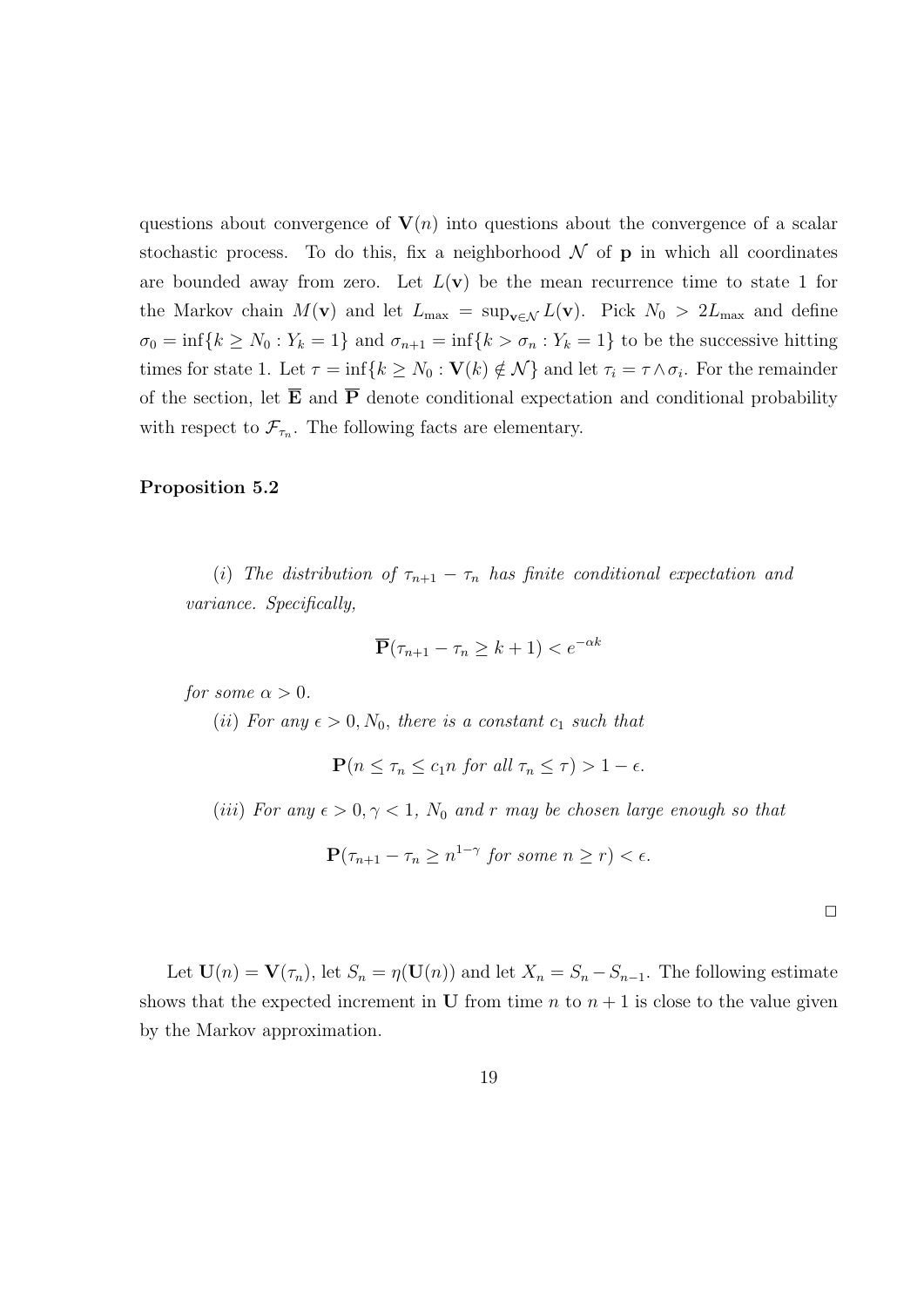Proposition 5.3 For any  $n > 0$ ,

$$
\left| \overline{\mathbf{E}}(\mathbf{U}(n+1) - \mathbf{U}(n)) - L(\mathbf{U}(n)) \frac{\pi(\mathbf{U}(n)) - \mathbf{U}(n)}{\tau_n} \right| = O(\tau_n^{-2}). \tag{18}
$$

Proof: Couple the process  $\{Y_i : i \geq \tau_n\}$  to a Markov chain  $Y'_i$  with  $Y_{\tau_n} = 1$  and transition matrix  $M(U(n))$  in such a way that the two processes remain identical for as long as possible. Define  $V', S', \tau'$  and  $U'$  analogously to the unprimed variables. Establish first that

$$
\overline{\mathbf{E}}|\mathbf{U}(n+1)-\mathbf{U}'(n+1)|=O(\tau_n^{-2}).\tag{19}
$$

To see this, observe that since transition probabilities for Y and Y' differ by at most  $k/\tau_n$ at time  $\tau_n + k$ , the conditional probability of the two processes uncoupling before time  $\tau_{n+1}$  is at most

$$
\sum_{k\geq 0} \overline{\mathbf{P}}(\tau_{n+1} - \tau_n > k) k / \tau_n \leq e^{-\alpha} / (1 - e^{-\alpha})^2 \tau_n \tag{20}
$$

(21)

according to Proposition 5.2 (*i*). On the other hand,  $\mathbf{E}(\tau'_{n+1} - (\tau_n + k) | \mathcal{F}_{k+\tau_n})$  and  $\mathbf{E}(\tau'_{n+1} - (\tau_n + k) | \mathcal{F}_{k+\tau_n})$  are bounded by  $L_{\text{max}}$  and  $(1 - e^{-\alpha})^{-1}$  respectively on the event of the uncoupling occurring at time  $k + \tau_n$ , which implies that

> $\overline{\mathbf{E}}(|\mathbf{v}(\tau_{n+1}) - \tilde{\mathbf{v}}(\tilde{\tau}_{n+1})|$  | uncoupling before  $\tau_{n+1}$ )  $\leq$  sup<sub>k</sub>  $\overline{\mathbf{E}}(|\mathbf{v}(\tau_{n+1}) - \mathbf{v}(\tau_n)| + |\tilde{\mathbf{v}}(\tilde{\tau}_{n+1}) - \mathbf{v}(\tau_n)|$ | uncoupling occurs at  $\tau_n + k$ )  $\leq \sup_k(1/\tau_n)(\overline{\mathbf{E}}(\tau_{n+1}-\tau_n-k+1))$

 $+ \tilde{\tau}_{n+1} - \tau_n - k + 1$ ) | uncoupling occurs at  $\tau_n + k$ )

$$
\leq (1/\tau_n)(L_{\max} + 1/(1 - e^{-\alpha}) + 2).
$$

Combining  $(20)$  and  $(21)$  gives  $(19)$ .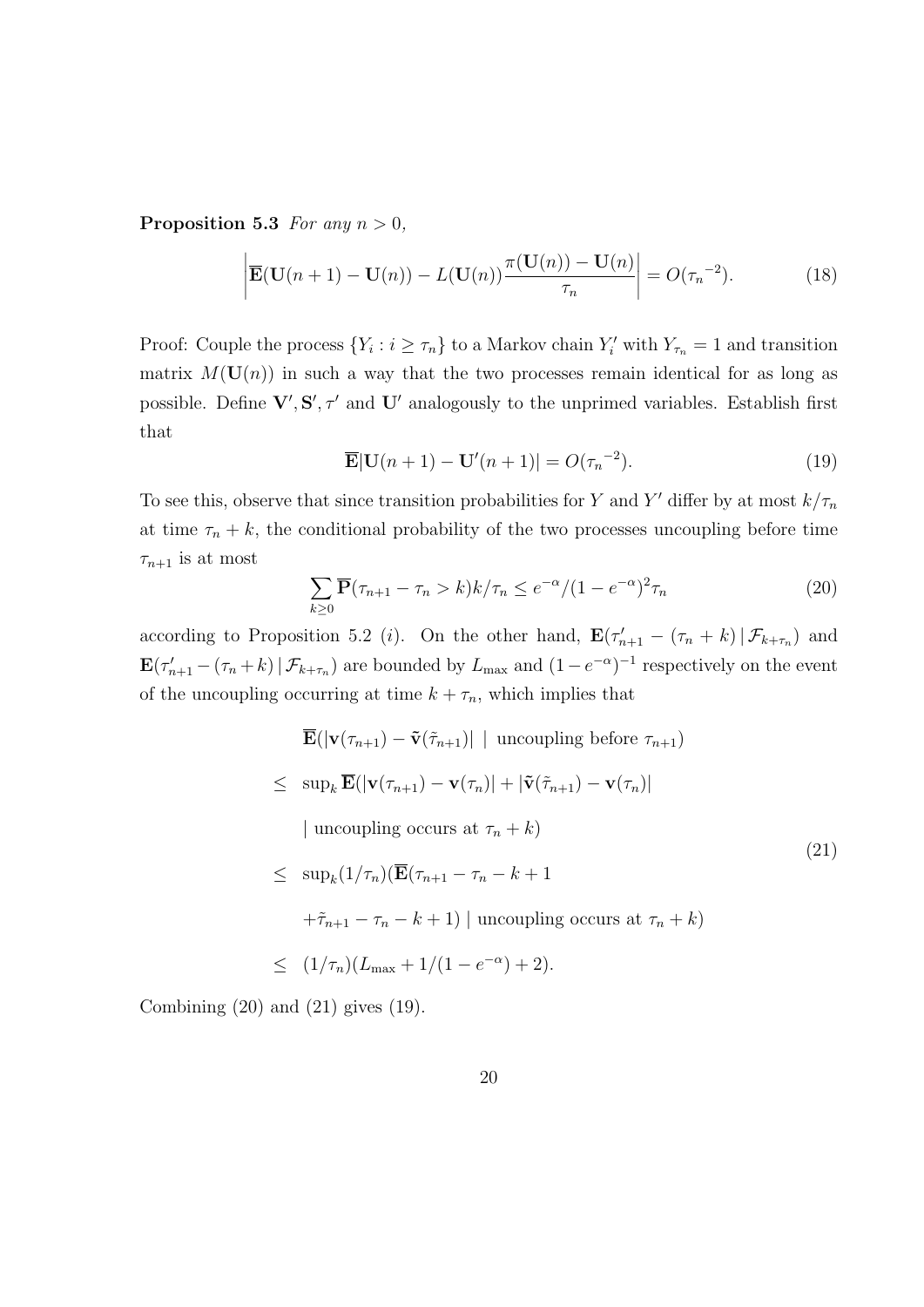The quantity  $U(n + 1) - U(n)$  in the LHS of equation (18) may now be replaced by the quantity  $\mathbf{U}'(n+1) - \mathbf{U}(n)$ , since the two are within  $O(\tau_n^{-2})$  in expectation. Since Y' is a Markov chain, the following identity holds:

$$
\overline{\mathbf{E}}(\mathbf{S}(\tau_{n_1}) - \mathbf{S}(\tau_n)) = L(\mathbf{U}(n))\pi(\mathbf{U}(n)).
$$
\n(22)

Component by component, we then have

$$
\begin{aligned}\n&\overline{\mathbf{E}}(U_i'(n+1) - U_i'(n)) \\
&= \overline{\mathbf{E}}(S_i'(\tau_{n+1}')/\tau_{n+1}' - S_i(\tau_n)/\tau_n) \\
&= \overline{\mathbf{E}}\left(\frac{1}{\tau_n}(S_i'(\tau_{n+1}) - S_i(\tau_n) - (\tau_{n+1}' - \tau_n)S_i(\tau_n)/\tau_n)\right) - Q \\
&= \frac{1}{\tau_n}L(\mathbf{U}(n))[\pi_i(\mathbf{U}(n)) - U_i(n)] - Q\n\end{aligned}
$$

according to (22), where

$$
Q = \overline{\mathbf{E}} \left( \frac{\tau_{n+1}' - \tau_n}{\tau_{n+1}'} \cdot \frac{S_i'(\tau_{n+1}) - S_i(\tau_n) - (\tau_{n+1}' - \tau_n)S_i(n)/\tau_n}{\tau_n} \right).
$$

The denominator of Q is ar least  $\tau_n^2$  and the numerator is bounded by the product of two geometric random variables according to Proposition 5.2, so  $|Q| = O(\tau_n^{-2})$  and the proposition is proved.  $\Box$ 

Use this estimate to prove the following proposition, which together with the Lemma 5.5 proves Theorem 1.2.

**Proposition 5.4** Let  $S_n$  and  $X_n$  be defined from **V** as above. Let N remain fixed as in the paragraph before Proposition 5.2. For any  $\epsilon > 0$  there are constants  $b_1, b_2, c > 0$  and  $\gamma > 1/2$  and an N such that whenever  $N_0 > N$  then

$$
\mathbf{P}(\mathcal{B} \mid \mathcal{F}_{N_0}) > 1 - \epsilon,\tag{23}
$$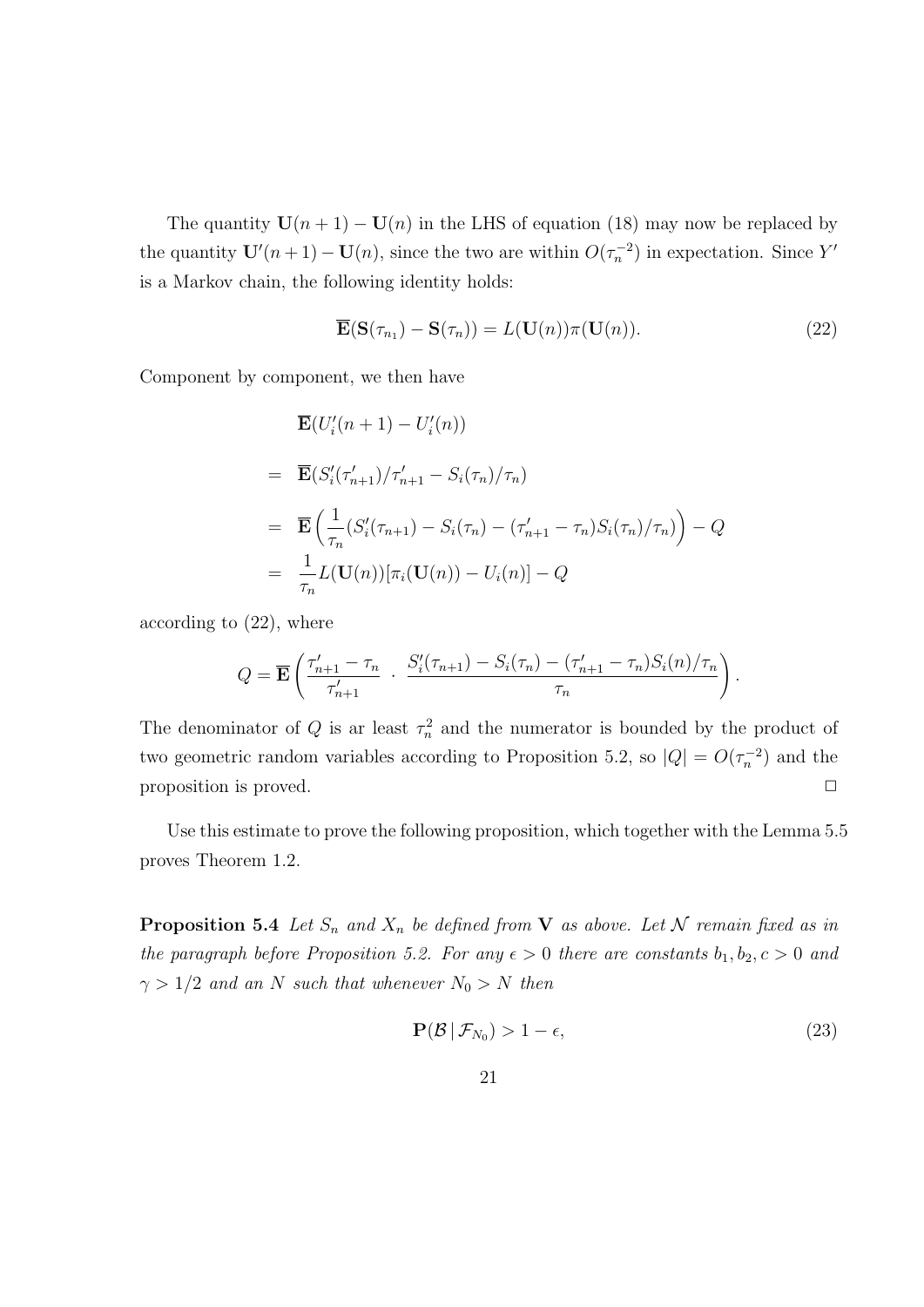where  $\mathcal B$  is the event that either equations (24) - (27) are satisfied for all  $n > N_0$  or else  $\mathbf{V}(n)$  at some point leaves N.

$$
\overline{\mathbf{E}}(X_{n+1}^2 + 2X_{n+1}S_n) \ge b_1/n^2 \tag{24}
$$

$$
\overline{\mathbf{E}}(X_{n+1}S_n \mathbf{1}_{S_n > c/n}) \ge 0
$$
\n(25)

$$
\overline{\mathbf{P}}(|X_{n+1}| \le 1/(n+1)^{\gamma}) = 1\tag{26}
$$

$$
\overline{\mathbf{E}}(X_{n+1}^2) \le b_2/n^2 \tag{27}
$$

**Lemma 5.5** If (23) holds for a nonnegative stochastic process  $S_n = S_0 + \sum_{i=1}^n X_i$ , then  $\mathbf{P}(S_n \to 0) = 0.$ 

Lemma 5.5 is a variant on an argument from [7], whose proof can be outlined as follows.

First assume that (23) holds with  $\epsilon = 0$ , i.e. that (24) - (27) hold almost surely, and show in the following three steps (A)-(C) that  $P(S_n \to 0) = 0$ . Let k be any positive real number less than  $\sqrt{b_1/2}$  and without loss of generality restrict n to be at least  $4c^2/k$ so that  $k/2\sqrt{n} > c/n$  and c is the constant in condition (25).

(A) Claim: given any  $S_n$ , the probability of finding  $S_M > k/\sqrt{n}$  for some  $M \ge n$  is at least  $1/2$ .

Proof: Assume without loss of generality that  $S_n < k/\sqrt{n}$ . Let  $\sigma$  be the first  $i \geq n$  for which  $S_i > k/\sqrt{n}$ . Then for any  $M > n$ ,

$$
\overline{\mathbf{E}}(S_{\sigma \wedge M}^2)
$$
\n
$$
= S_n^2 + \sum_{i=n}^{M-1} \overline{\mathbf{E}}(S_{\sigma \wedge (i+1)}^2 - S_{\sigma \wedge i}^2)
$$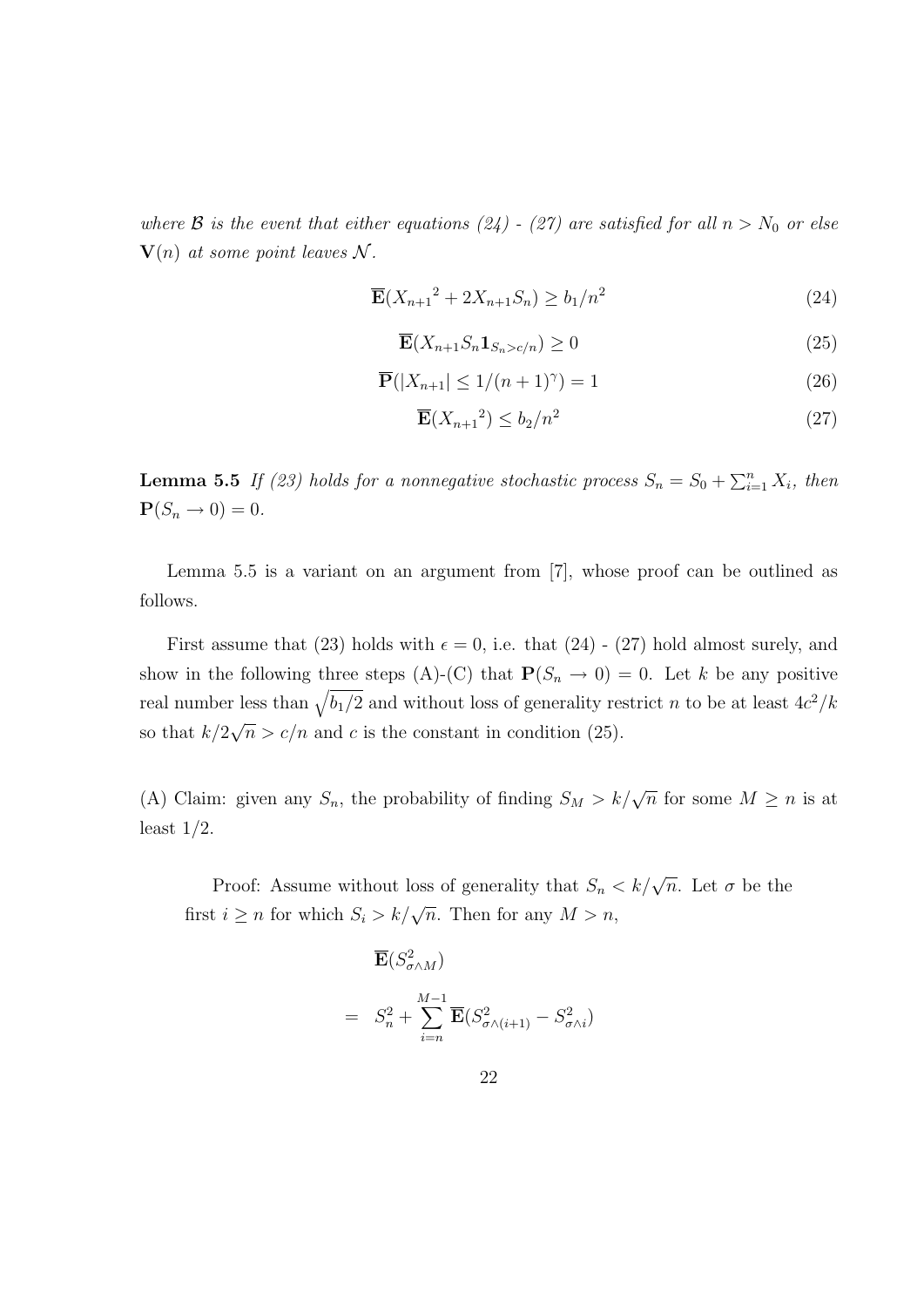$$
= S_n^2 + \sum_{i=n}^{M-1} \overline{\mathbf{E}} (\mathbf{1}_{\sigma > i} (X_{i+1}^2 + 2X_{i+1} S_i))
$$
  
\n
$$
\geq \overline{\mathbf{P}}(\sigma > M) \sum_{i=n}^{M-1} b_1/i^2
$$
  
\nby (25)  
\n
$$
\geq \overline{\mathbf{P}}(\sigma > M) b_1/n.
$$

But condition (26) implies that  $S_{\sigma \wedge i}$  never gets much more than  $k/\sqrt{n}$  and since  $k^2 < 2b_1$  this forces  $\overline{P}(\sigma > M) < 1/2$  and the claim is proved.

(B) Claim: given that  $S_n > k/\sqrt{n}$  the probability that  $S_M$  will never return to the interval  $x < k/\sqrt{n}$  for  $M > n$  is at least  $a = 4b_2/(4b_2 + k^2)$ .

Proof: Assume  $S_n > k/\sqrt{n}$ . Let  $\sigma$  be the first  $i > n$  for which  $S_i < k/2$ *n* for which  $S_i < k/2\sqrt{n}$ . By condition (25) and the fact that  $S_{(\sigma-1)\wedge i} > k/2\sqrt{n} > c/n$ , the sequence  $S_{\sigma \wedge i}$  is a submartingale. Decompose this into a mean-zero martingale and an increasing process. Summing equation (27) shows the variance of the martingale to be bounded in  $L^2$  by  $b_2/n$ . Then by using the one-sided Tschebysheff estimate  $P(f - Ef < -s) \leq Var(f)/(Var(f) + s^2)$ , the probability that the martingale ever reaches the interval  $[-\infty, -k/2\sqrt{n}]$  is at most  $4b_2/(4b_2+k^2)$ . The martingale is a lower bound for the submartingale so the claim is proved.

(C) If  $S_n$  converges to 0 with non-zero probability, then there is an n which can be chosen arbitrarily large and an event  $A \in \mathcal{F}_n$  for which  $P(S_n \to 0 | A)$  is arbitrarily close to 1. When it is greater than  $1 - a/2$ , this contradicts (A) and (B).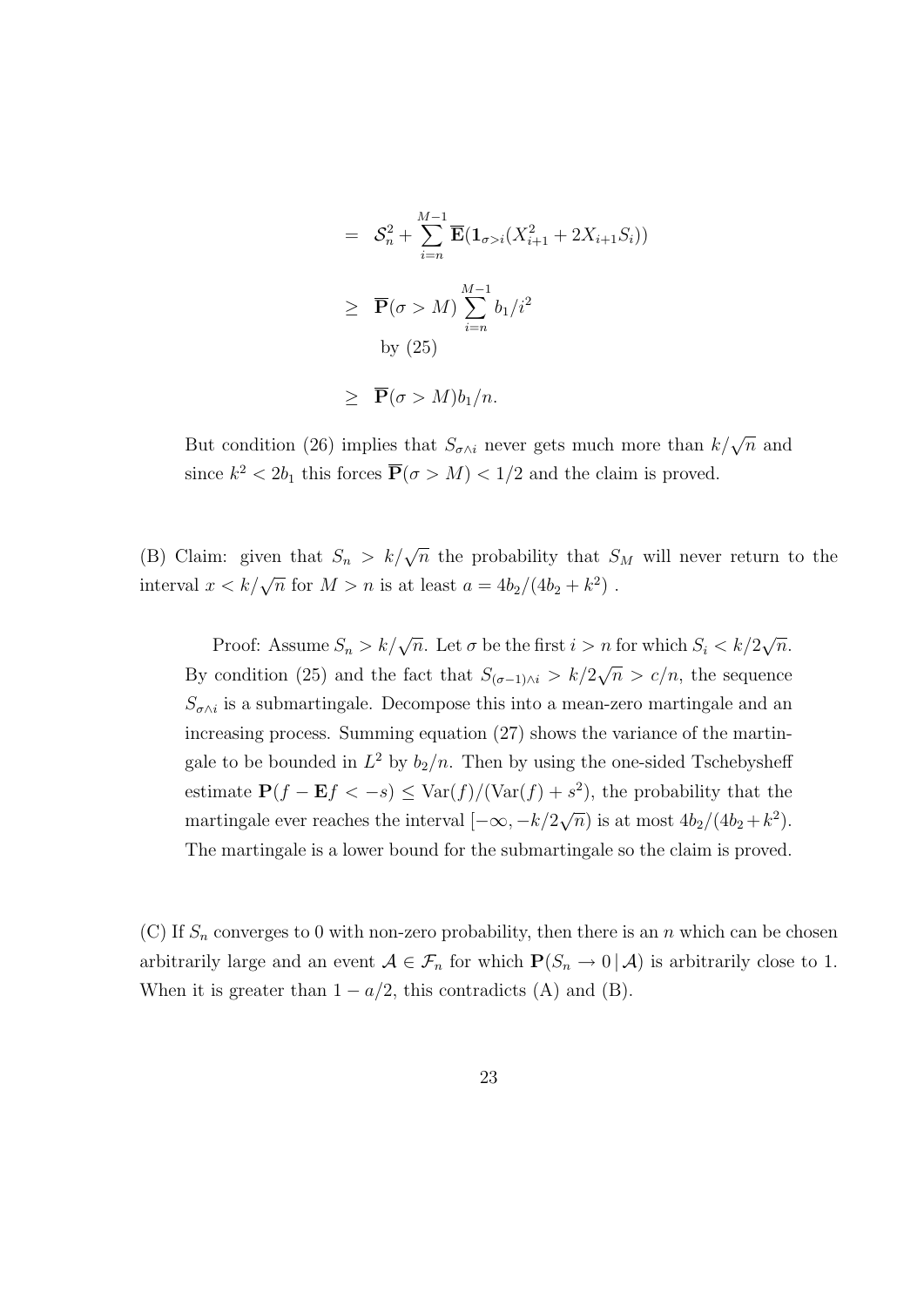Now assume (23) instead of (24) - (27). For any  $N_0$ , let  $\sigma$  be the first  $n \geq N_0$  for which  $V(n)$  exits N or one of the conditions (24) - (27) is violated;  $\sigma$  is a stopping time since the conditions are  $\mathcal{F}_n$ -measurable. Let  $\{X^*, S^*, : n \geq N_0\}$  be any process that always satisfies (24) - (27) and is coupled to the process  $\{X_n, S_n : n > N_0\}$  so that the two processes are equal for  $n \leq \sigma$ . Since  $S_n^*$ <sup>\*</sup><sub>n</sub> cannot converge to **p**,  $S_n \to \mathbf{p}$  implies  $\sigma < \infty$ . For  $\epsilon > 0$  let  $N_0$  be chosen as in (23). Then with probability at least  $1 - \epsilon$  either  $S_n$  does not converge to **p** or  $V(n)$  exits N. Thus the probability of  $V(n)$  converging to **p** without ever exiting N after time  $N_0$  is at most  $\epsilon$ . Since  $\epsilon$  is arbitrary, it follows that  $P(V(n) \rightarrow p) = 0.$ 

The last step in the proof of Theorem 1.2 is to establish Proposition 5.4. For any  $\epsilon > 0$  and  $\gamma < 1$ , condition (26) may be satisfied by choosing N<sub>0</sub> at least as large as the  $N_0$  in Proposition 5.2 *(iii)* (using the fact that  $\eta$  is Lipschitz). Also, (27) follows directly from Proposition 5.2 (i) for any  $\epsilon$ . To prove (25), let  $\epsilon > 0$  and use the bounds on  $\tau_n$ from Proposition 5.2  $(ii)$  to get

$$
\overline{\mathbf{E}}(X_{n+1}) = \overline{\mathbf{E}}(S_{n+1}) - S_n
$$
\n
$$
= \overline{\mathbf{E}}(\eta(\mathbf{U}(n) + [\mathbf{U}(N+1) - \mathbf{U}(n)])) - S_n
$$
\n
$$
\geq \overline{\mathbf{E}}(\eta(\mathbf{U}(n)) + \mathbf{D}_{\mathbf{U}(n)}\eta[\mathbf{U}(n+1) - \mathbf{U}(n)] + O|\mathbf{U}(n+1) - \mathbf{U}(n)|^2) - S_n
$$
\nby Lemma 5.1\n
$$
= \mathbf{D}_{\mathbf{U}(n)}\eta\overline{\mathbf{E}}[\mathbf{U}(n+1) - \mathbf{U}(n)] + \overline{\mathbf{E}}(O|\mathbf{U}(n+1) - \mathbf{U}(n)|^2))
$$
\n
$$
= \mathbf{D}_{\mathbf{U}(n)}\eta\overline{\mathbf{E}}\left[\frac{L(\mathbf{U}(n))}{\tau_n}(\pi - I)\mathbf{U}(n) + O(\tau_n^{-2})\right] + \overline{\mathbf{E}}(O|\mathbf{U}(n) - \mathbf{U}(n)|^2))
$$
\nby Proposition 5.3\n
$$
= \frac{L(\mathbf{U}(n))}{\tau_n}\mathbf{D}_{\mathbf{U}(n)}\eta((\pi - I)(\mathbf{U}(n))) + O(\tau_n^{-2})
$$
\nsince  $\mathbf{U}(n+1) - \mathbf{U}(n)$  is of order  $\tau_n^{-1}$  and  $\eta$  is Lipschitz\n
$$
\geq \frac{k_1L(\mathbf{U}(n))}{\tau_n}\eta(\mathbf{U}(n)) + O(\tau_n^{-2})
$$
\n
$$
\geq \frac{c_1S_n}{n} - \frac{c_2}{n^2}
$$
\n(28)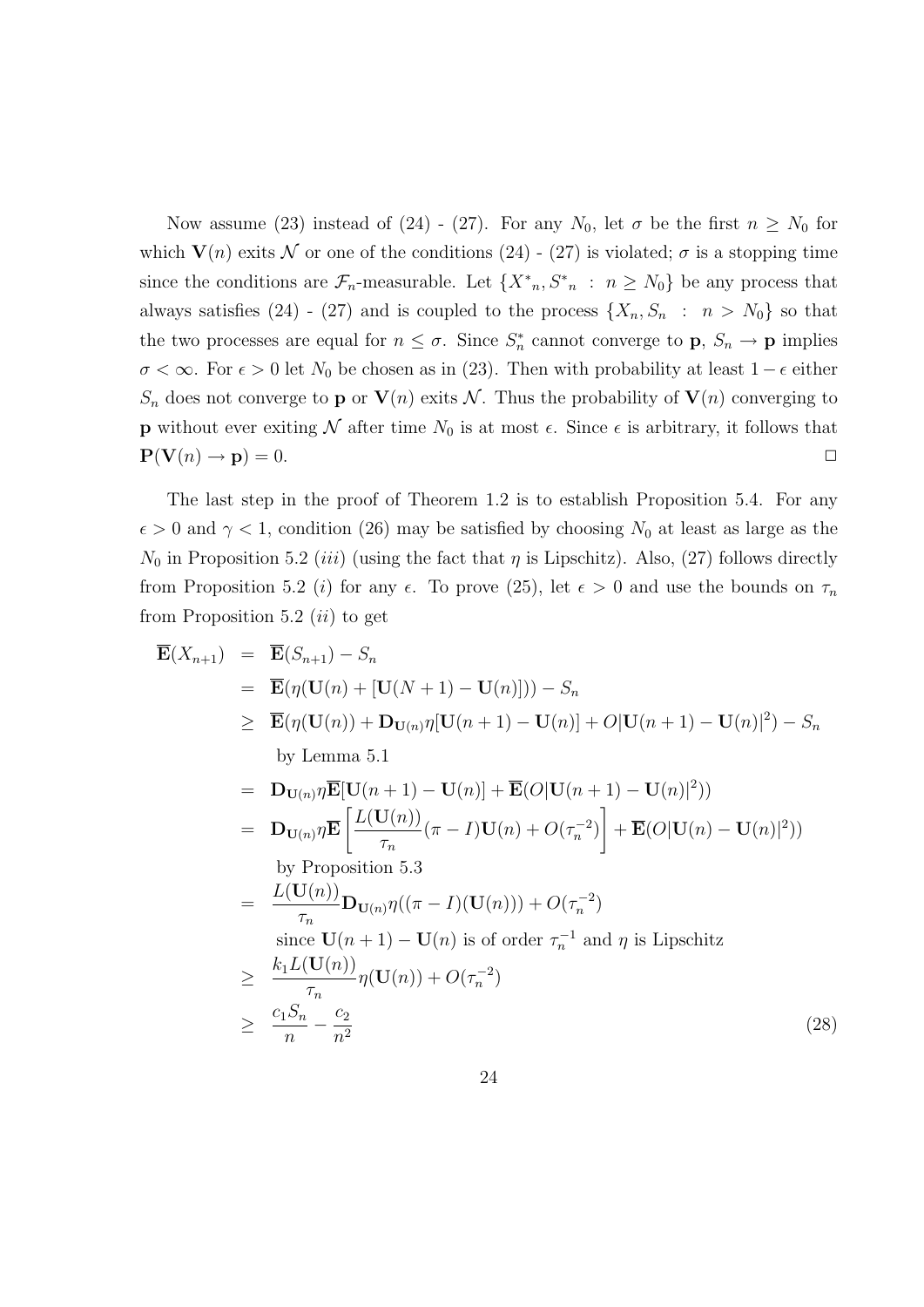for some  $c_1, c_2 > 0$  by Proposition 5.2 (ii) with probability  $1 - \epsilon$ .

Thus there is a constant  $c = c_2/c_1$  such that for  $S_n > c/n$  the first term of (28) dominates. Hence (25) is true with probability at least  $1 - \epsilon$ .

Finally, to show (24), note that it suffices to show that  $\overline{E}(X_{n+1}^2) \ge c_3/n^2$  for some  $c_3$ , assuming  $\tau_n \leq \tau$ . For, in the case that  $S_n > c_2/c_1n$ , (25) holds, implying (24), while if  $S_n \leq c_2/c_1$ , (28) is at least  $-2c_2 n^{-2}$  and the second term on the left hand side of (24) is at least  $-4c_2^2/c_1n^{-3}$  and for large enough n this is dwarfed by the  $\overline{\mathbf{E}}(X_{n+1}^2)$  term.

Now a moment's thought shows that  $\overline{\mathbf{E}}(X_{n+1}^2)$  must be at least order  $n^{-2}$ : from the nonvanishing second partials of  $\eta^2$ , it follows that there is a unit vector  $\mathbf{w} \in W$  such that  $|\eta(\mathbf{v} + r\mathbf{w}) - \eta(\mathbf{v})| > Cr$  for some positive C uniformly in **v** in a neighborhood of **p**. There exists a positive multiple of **w** and a fixed sequence of sites  $\{2, \ldots, d\}$ , such that if these are the sites visited between times  $\tau_n$  and  $\tau_{n+1}$ , then  $\mathbf{U}(n+1) - \mathbf{U}(n)$  will be arbitrarily close to this multiple of  $\bf{w}$ . This sequence of visits happens with positive probability, so  $(24)$  holds, establishing Proposition 5.4 and Theorem 1.2.

#### 6 Examples and further questions

Example 1: Suppose  $\mathbf{R}_{ij} = 1 - \delta_{ij}$ . The critical set C contains just the centroids of the faces, and the degeneracy set  $\mathcal{C}_0$  is empty, so by Corollary 2.3,  $\mathbf{V}(n)$  converges almost surely to some point of  $\mathcal C$ . It is easy to see that the centroids of all proper faces are linear nonmaxima. For example, if  $p = (1/3, 1/3, 1/3, 0, 0, ...)$  then  $N_i = 2/3$  for  $i \leq 3$  and 1 for  $i > 3$ . Thus Theorem 1.3 implies  $\mathbf{V}(n) \rightarrow (\frac{1}{d})$  $\frac{1}{d}, \ldots, \frac{1}{d}$  $\frac{1}{d}$ ) almost surely.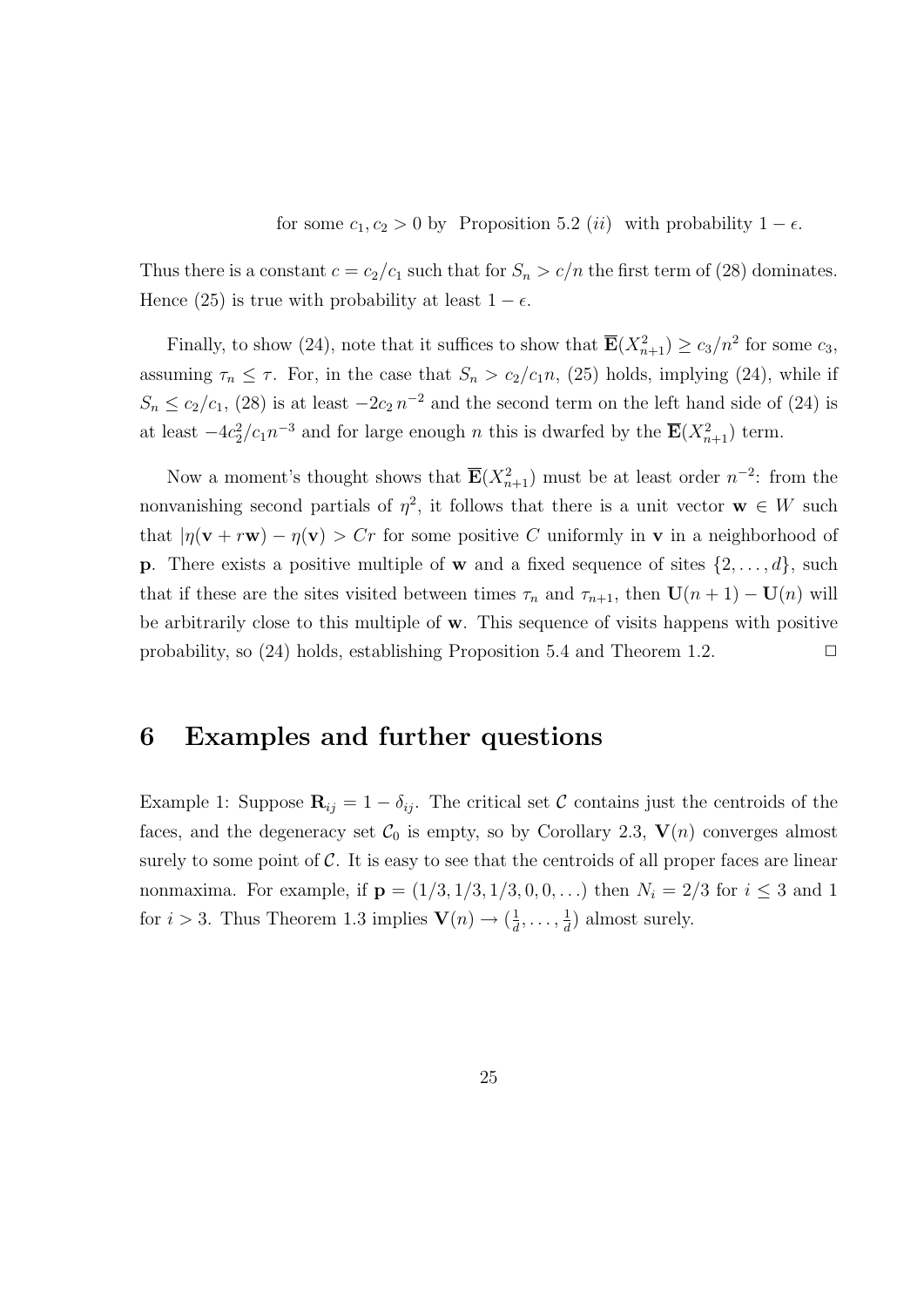Example 2: Here is an example where  $\lim_{n\to\infty}$  is not deterministic. Suppose

$$
\mathbf{R} = \left[ \begin{array}{rrr} 3 & 1 & 1 \\ 1 & 2 & 4 \\ 1 & 4 & 2 \end{array} \right]
$$

.

All the minors of  **are invertible and off-diagonal elements nonzero, so Corollary 2.3 ap**plies and  $V(n)$  converges almost surely to a point of C. The interior point  $(1, 1, 1)R^{-1} =$  $(1/2, 1/4, 1/4)$  is unstable because **R** has two positive eigenvalues, so the probability of convergence there is zero. The critical points in the middle of two of the edges,  $(1/3, 2/3, 0)$  and  $(1/3, 0, 2/3)$  are linear nonmaxima as are the vertices  $(0, 1, 0)$  and  $(1, 0, 1)$ , so the probability of convergence to each of these points is zero by Theorem 1.3. On the other hand,  $(1, 0, 0)$  is a local maximum for H as is  $(0, 1/2, 1/2)$ , so by Theorem 1.4, it follows that  $P(V(n) \to (1, 0, 0)) = 1 - P(V(n) \to (0, 1/2, 1/2)) = a$  for some  $0 < a < 1$ .

Example 3: Let G be a finite abelian group and let T be a set of generators for  $G$ closed under inverse. Let **R** be the incidence matrix for the Cayley graph of  $(G, T)$ . By symmetry, the point  $\mathbf{p} = (1/|G|, \ldots, 1/|G|)$  is in C. The eigenvalues of **R** are just  $\lambda(\chi) \stackrel{def}{=} \sum_{g \in T} \chi(g)$ , as  $\chi$  ranges over the characters of G. If these are all nonzero, then **p** is the unique critical point in the interior of  $\Delta$ . In this case,  $P(V(n) \rightarrow p)$  is zero or not according to whether  $\lambda(\chi) > 0$  for any nontrivial character  $\chi$ . In fact it is easy to verify that  $P(V(n) \to p)$  is always zero or one when the principal minors of **R** are invertible, by checking that the negativity of  $\lambda(\chi)$  for all nontrivial  $\chi$  implies that each other critical point is a linear nonmaximum.

There are many natural unanswered questions about the behavior of  $V(n)$ . One could of course ask for rates of convergence, central limt behavior, etc., but I think it is more important both from a mathematical and a modeling point of view to try to extend the results already obtained so as to cover all matrices  $\bf R$ . For example, when  $\bf R$  is a matrix of all ones, every point of  $\triangle$  is critical so Theorem 1.1 says nothing, while comparison to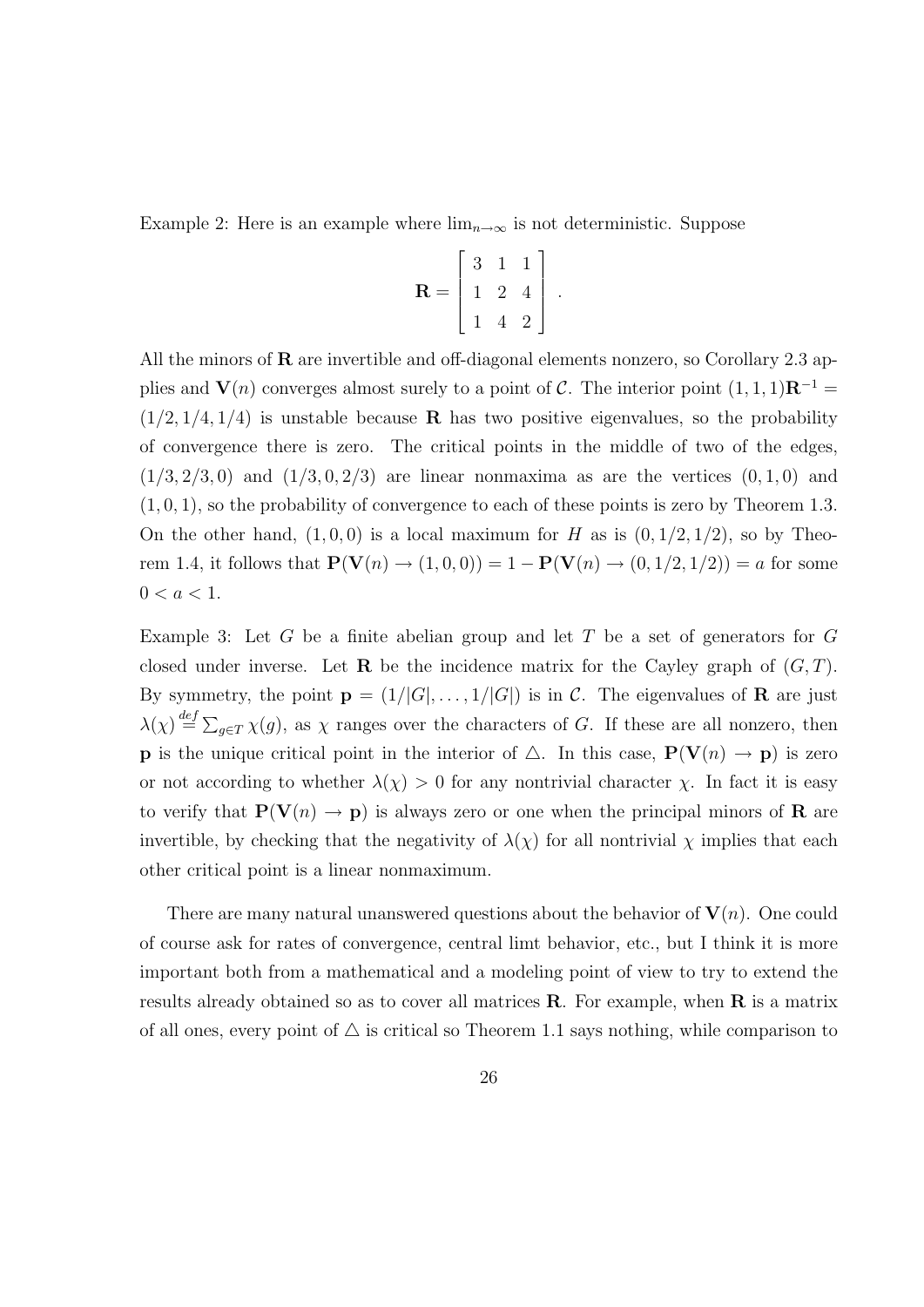a Polya urn model shows that  $V(n)$  converges almost surely to a random point of  $\Delta$  with an absolutely continuous distribution. In general, when  $\mathcal C$  has components larger than a point, one expects the motion of  $V$  inside a component to be martingale-like and hence still converge to a single point, this time with a nonatomic distribution. Also, while the symmetry assumption on **R** is vital to the proofs (since it allows  $\pi(\mathbf{v})$  to be explicitly calculated) I do not believe that it is actually necessary for the results.

Conjecture 1  $\lim_{n\to\infty} V(n)$  exists almost surely without any nondegeneracy assumptions on R.

**Conjecture 2** Theorem 1.1 holds whether or not  $\bf{R}$  is symmetric. Also, when  $\bf{R}$  is not symmetric, there is a function H such that the first part of Lemma 2.1 holds and Theorem 1.2 holds.

### References

- [1] Diaconis, P. (1988). Recent progress on de Finetti's notions of exchangeability. Stanford University Department of Statistics Technical Report number 297.
- [2] Davis, B. (1989). Reinforced random walk. Prob. Theor. and Rel. Fields to appear.
- [3] Iosifescu, M. and Theodorescu, R. (1969). Random processes and learning. Springer: Heidelberg.
- [4] Ortega, J. (1987). Matrix theory: a second course. Plenum Press: New York.
- [5] Pemantle, R. (1988a). Random processes with reinforcement. Doctoral thesis, Massachusetts Institute of Technology.